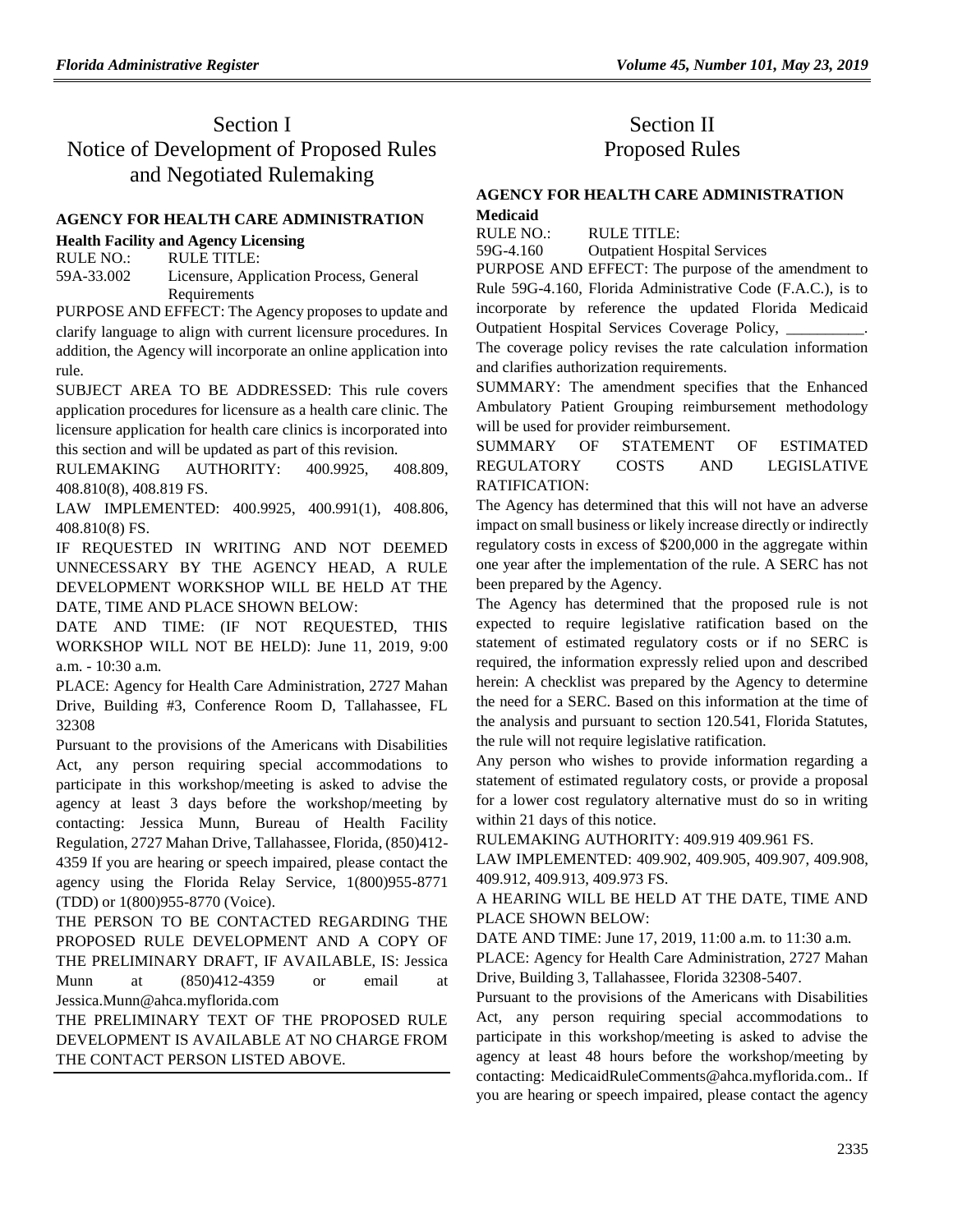using the Florida Relay Service, 1(800)955-8771 (TDD) or 1(800)955-8770 (Voice).

THE PERSON TO BE CONTACTED REGARDING THE PROPOSED RULE IS: MedicaidRuleComments@ahca.myflorida.com. Please note that a preliminary draft of the reference material, if available, will be posted prior to the hearing at http://ahca.myflorida.com/medicaid/review/Rules.shtml.

Official comments to be entered into the rule record will be received until 5:00 p.m. on June 18, 2019 and may be e-mailed to MedicaidRuleComments@ahca.myflorida.com. For general inquiries and questions about the rule, please contact the person specified above.

#### THE FULL TEXT OF THE PROPOSED RULE IS:

59G-4.160 Outpatient Hospital Services.

(1) This rule applies to all providers rendering Florida Medicaid outpatient hospital services to recipients.

(2) All providers must be in compliance with the provisions of the Florida Medicaid Outpatient Hospital Services Coverage Policy, \_\_\_\_\_\_\_\_\_\_July 2016, incorporated by reference. The policy is available on the Agency for Health Care Administration's Web site at http://ahca.myflorida.com/Medicaid/review/index.shtml and available at a structure at a structure at a structure at a structure at a structure at a structure at a structure at a structure at a structure at a structure at a structure at a structure at  $\alpha$ 

[http://www.flrules.org/Gateway/reference.asp?No=Ref-](http://www.flrules.org/Gateway/reference.asp?No=Ref-_______%2006979)

[\\_\\_\\_\\_\\_\\_\\_ 06979.](http://www.flrules.org/Gateway/reference.asp?No=Ref-_______%2006979)

(3) The United States Department of Health and Human Services' Consent for Sterilization Form - HHS-687 (10/12), is incorporated by reference, [http://www.flrules.org/Gateway/reference.asp?No=Ref-07025,](http://www.flrules.org/Gateway/reference.asp?No=Ref-07025) and available at http://www.hhs.gov/opa/pdfs/consent-forsterilization-english-updated.pdf.

Rulemaking Authority 409.919, 409.961 FS. Law Implemented 409.902, 409.905, 409.907, 409.908, 409.912, 409.913, 409.973 FS. History–New 1-1-77, Revised 12-7-78, 1-18-82, Amended 7-1-83, 7- 16-84, 7-1-85, 10-31-85, Formerly 10C-7.40, Amended 9-16-86, 2-28- 89, 5-21-91, 5-13-92, 7-12-92, 1-5-93, 6-30-93, 7-20-93, 12-21-93, Formerly 10C-7.040, Amended 6-13-94, 12-27-94, 2-21-95, 9-11-95, 11-12-95, 2-20-96, 10-27-98, 5-12-99, 10-18-99, 3-22-01, 8-12-01, 2- 25-03, 8-14-03, 11-28-04, 8-18-05, 1-10-06, 4-16-06, 2-25-09, 6-25- 12, 7-11-16,\_\_\_\_\_\_\_.

NAME OF PERSON ORIGINATING PROPOSED RULE: Jesse Bottcher

NAME OF AGENCY HEAD WHO APPROVED THE PROPOSED RULE: Mary C. Mayhew

DATE PROPOSED RULE APPROVED BY AGENCY HEAD: May 13, 2019

DATE NOTICE OF PROPOSED RULE DEVELOPMENT PUBLISHED IN FAR: August 25, 2017

# Section III Notice of Changes, Corrections and Withdrawals

### **[AGENCY FOR HEALTH CARE ADMINISTRATION](https://www.flrules.org/gateway/department.asp?id=59)**

**[Health Facility and Agency Licensing](https://www.flrules.org/gateway/organization.asp?id=186)**

| RULE NO.: | RULE TITLE:                            |
|-----------|----------------------------------------|
| 59A-3.242 | Laboratory, Radiology, and Respiratory |
|           | Services                               |
|           | NOTICE OF CHANGE                       |

Notice is hereby given that the following changes have been made to the proposed rule in accordance with subparagraph 120.54(3)(d)1., F.S., published in Vol. 45 No. 39, February 26, 2019 issue of the Florida Administrative Register.

The following sections of the proposed rule will be changed to read:

59A-3.242 Laboratory, Radiology, and Respiratory Services.

(1) Clinical and Pathology Laboratory Services. Each hospital must provide on the premises, or by contract, clinical and pathology laboratory services commensurate with the hospital's needs. The hospital laboratory, and any contracted laboratory providing services for hospital patients, must be certified by the Centers for Medicare and Medicaid Services under the federal Clinical Laboratory Improvement Amendments (CLIA) and the federal rules adopted thereunder in all specialties or subspecialties in which testing is performed. Hospitals may operate more than one CLIA certified laboratory. Each hospital laboratory shall have a qualified laboratory director. Qualifications for laboratory director, supervisor, technologist, and technician are found in Chapter 483, part II, F.S., and the rules adopted thereunder.

(a) through (f) No change.

(g) Alternate-site testing locations (alternate-sites) are hospital units or departments on the hospital premises that are located outside of the physical or administrative confines of the hospital's central laboratory (hospital laboratory), but still under the administrative control of the hospital and under the supervision of the laboratory director. Each hospital laboratory may operate more than one alternate-site.

1. No change.

2. Testing at alternate-sites shall not exceed test categorization of moderate complexity moderately complex test procedures as described in Title 42 CFR Part 493.17 and administered by the Centers for Medicare and Medicaid Services and shall be limited to those tests:

a. through d. No change.

3. through 8. No change.

(2) through (3) No change.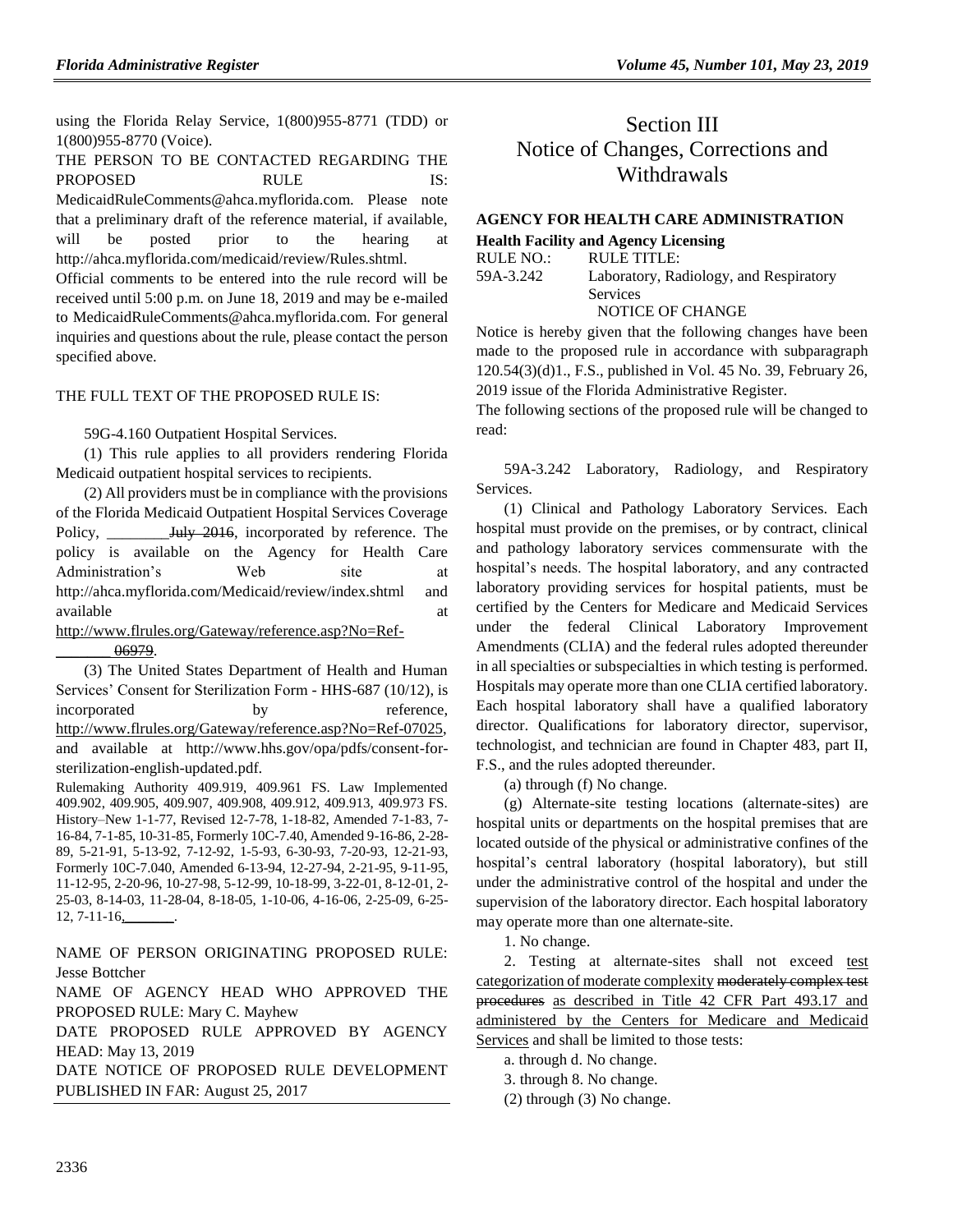Rulemaking Authority 395.0091, 395.1055, FS. Law Implemented 395.0091, 395.1055, FS. History–New 8-15-18, Amended Formerly 59A-3.2085(9), 59A-3.2085(10), 59A-3.2085(11), F.A.C.

#### **[DEPARTMENT OF ECONOMIC OPPORTUNITY](https://www.flrules.org/gateway/department.asp?id=73) [Division of Workforce Services](https://www.flrules.org/gateway/organization.asp?id=1065)**

RULE NO.: RULE TITLE:

[73B-20.0011](https://www.flrules.org/gateway/ruleNo.asp?id=73B-20.0011) Scope and Purpose NOTICE OF CORRECTION

Notice is hereby given that the following correction has been made to the proposed rule in Vol. 45 No. 91, May 9, 2019 issue of the Florida Administrative Register.

The notice of proposed rule did not include the following required information:

The proposed rule is a procedural rule that has no economic impact. The agency prepared a checklist for the rule to determine the necessity for a SERC. Based on this information at the time of the analysis and pursuant to Section 120.541, Florida Statutes, the rule will not require legislative ratification.

# Section IV Emergency Rules

## NONE

## Section V Petitions and Dispositions Regarding Rule Variance or Waiver

[DEPARTMENT OF ELDER AFFAIRS](https://www.flrules.org/gateway/department.asp?id=58)

[Federal Aging Programs](https://www.flrules.org/gateway/organization.asp?id=179)

RULE NO.: RULE TITLE:

[58A-5.036](https://www.flrules.org/gateway/ruleNo.asp?id=58A-5.036) Emergency Environmental Control for Assisted Living Facilities

NOTICE IS HEREBY GIVEN that on May 7, 2019, the Florida Department of Elder Affairs, received a petition for temporary waiver of Rule 58A-5.036, F.A.C., requiring an alternate energy source for emergency environmental control, from LOURDES PAVILION. Any interested person or other agency may submit written comments on the petition within 14 days after this notice to alfrulecomment@elderaffairs.org.

A copy of the Petition for Variance or Waiver may be obtained by contacting: Djanet Cannady at doeapublicrecords@elderaffairs.org, (850)414-2114, Office of the General Counsel, DOEA, 4040 Esplanade Way, Tallahassee, FL 32399.

[DEPARTMENT OF ELDER AFFAIRS](https://www.flrules.org/gateway/department.asp?id=58)

[Federal Aging Programs](https://www.flrules.org/gateway/organization.asp?id=179)

RULE NO.: RULE TITLE:

[58A-5.036](https://www.flrules.org/gateway/ruleNo.asp?id=58A-5.036) Emergency Environmental Control for Assisted Living Facilities

NOTICE IS HEREBY GIVEN that on May 9, 2019, the Florida Department of Elder Affairs, received a petition for temporary waiver of Rule 58A-5.036, F.A.C., requiring an alternate energy source for emergency environmental control, from HOBE SOUND MANOR. Any interested person or other agency may submit written comments on the petition within 14 days after this notice to alfrulecomment@elderaffairs.org.

A copy of the Petition for Variance or Waiver may be obtained by contacting: Djanet Cannady at doeapublicrecords@elderaffairs.org, (850)414-2114, Office of the General Counsel, DOEA, 4040 Esplanade Way, Tallahassee, FL 32399.

[DEPARTMENT OF ELDER AFFAIRS](https://www.flrules.org/gateway/department.asp?id=58)

[Federal Aging Programs](https://www.flrules.org/gateway/organization.asp?id=179)

RULE NO.: RULE TITLE:

[58A-5.036](https://www.flrules.org/gateway/ruleNo.asp?id=58A-5.036) Emergency Environmental Control for Assisted Living Facilities

NOTICE IS HEREBY GIVEN that on May 9, 2019, the Florida Department of Elder Affairs, received a petition for temporary waiver of Rule 58A-5.036, F.A.C., requiring an alternate energy source for emergency environmental control, from FAIR HAVENS CENTER LLC. Any interested person or other agency may submit written comments on the petition within 14 days after this notice to alfrulecomment@elderaffairs.org.

A copy of the Petition for Variance or Waiver may be obtained by contacting: Djanet Cannady at doeapublicrecords@elderaffairs.org, (850)414-2114, Office of the General Counsel, DOEA, 4040 Esplanade Way, Tallahassee, FL 32399.

[DEPARTMENT OF ELDER AFFAIRS](https://www.flrules.org/gateway/department.asp?id=58)

[Federal Aging Programs](https://www.flrules.org/gateway/organization.asp?id=179)

RULE NO.: RULE TITLE:

[58A-5.036](https://www.flrules.org/gateway/ruleNo.asp?id=58A-5.036) Emergency Environmental Control for Assisted Living Facilities

NOTICE IS HEREBY GIVEN that on May 15, 2019, the Florida Department of Elder Affairs, received a petition for temporary waiver of Rule 58A-5.036, F.A.C., requiring an alternate energy source for emergency environmental control, from ABBEY DELRAY HEALTH CENTER. Any interested person or other agency may submit written comments on the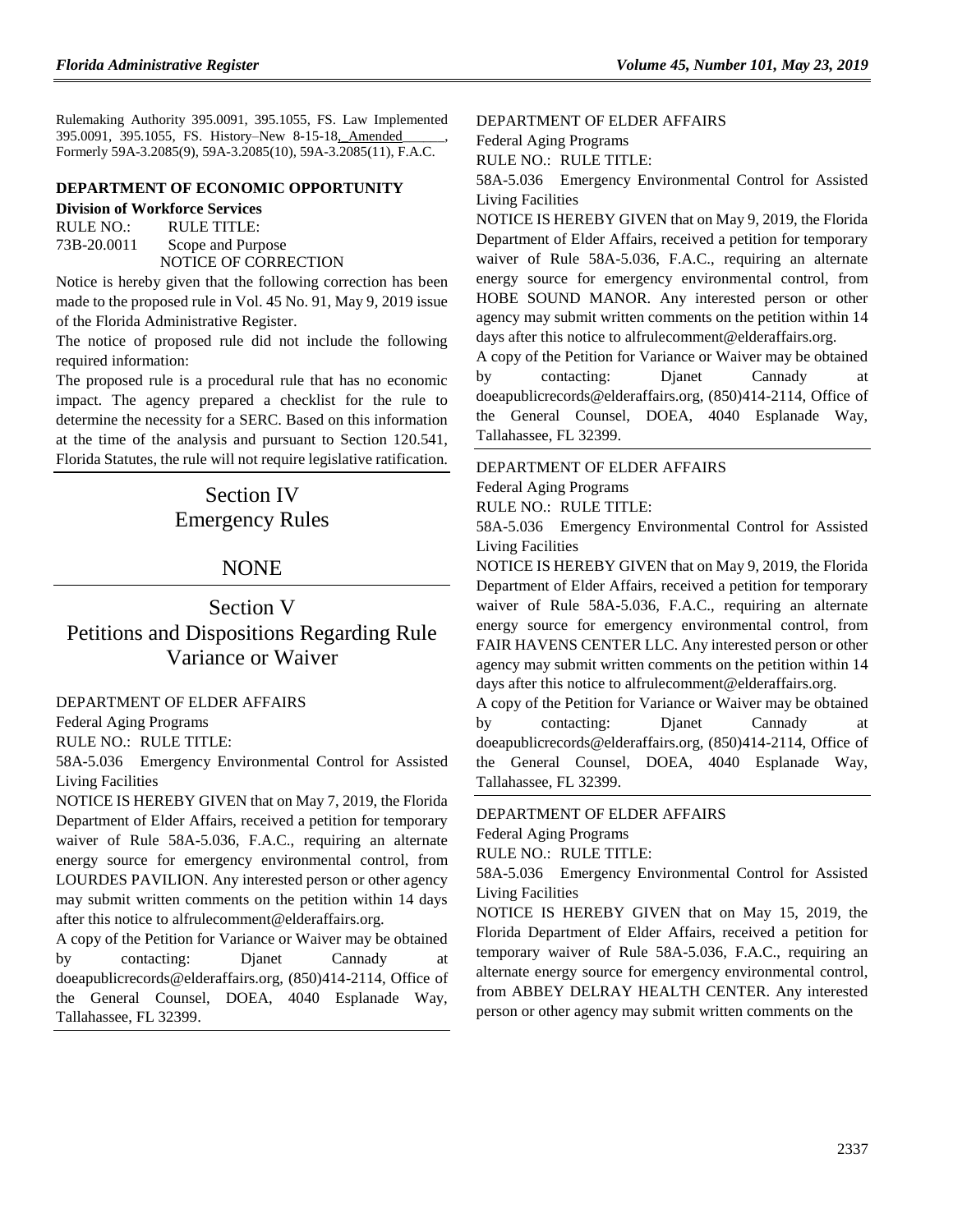petition within 14 days after this notice to alfrulecomment@elderaffairs.org.

A copy of the Petition for Variance or Waiver may be obtained by contacting: Djanet Cannady at doeapublicrecords@elderaffairs.org, (850)414-2114, Office of the General Counsel, DOEA, 4040 Esplanade Way, Tallahassee, FL 32399.

[AGENCY FOR HEALTH CARE ADMINISTRATION](https://www.flrules.org/gateway/department.asp?id=59) [Health Facility and Agency Licensing](https://www.flrules.org/gateway/organization.asp?id=186)

RULE NO.: RULE TITLE:

[59A-4.1265](https://www.flrules.org/gateway/ruleNo.asp?id=59A-4.1265) Emergency Environmental Control for Nursing Homes

NOTICE IS HEREBY GIVEN that on May 14, 2019, the Agency for Health Care Administration, received a petition for Variance from subsection 59A-4.1265(5), F. A. C. from Auburndale Oaks Care Acquisition, LLC d/b/a Oak Haven Rehab and Nursing Center, seeking additional time beyond June 1, 2019, to implement the Detailed Nursing Home Emergency Power Plan. The petition was assigned case number 2019007690. Any interested person or other agency may submit written comments on the petition within 14 days after this notice by e-mailing LTCstaff@ahca.myflorida.com.

A copy of the Petition for Variance or Waiver may be obtained by contacting: Jacqueline Williams, Agency for Health Care Administration, 2727 Mahan Drive, Mail Stop #33, Tallahassee, Florida 32308 or e-mailing LTCstaff@ahca.myflorida.com.

[AGENCY FOR HEALTH CARE ADMINISTRATION](https://www.flrules.org/gateway/department.asp?id=59) [Health Facility and Agency Licensing](https://www.flrules.org/gateway/organization.asp?id=186)

RULE NO.: RULE TITLE:

[59A-4.1265](https://www.flrules.org/gateway/ruleNo.asp?id=59A-4.1265) Emergency Environmental Control for Nursing Homes

NOTICE IS HEREBY GIVEN that on May 14, 2019, the Agency for Health Care Administration, received a petition for Variance from subsection 59A-4.1265(5), F. A. C. from Atlantic Care Acquisition, LLC d/b/a Sea Breeze Rehab and Nursing Center, seeking additional time beyond June 1, 2019, to implement the Detailed Nursing Home Emergency Power Plan. The petition was assigned case number 2019007692. Any interested person or other agency may submit written comments on the petition within 14 days after this notice by e-mailing LTCstaff@ahca.myflorida.com.

A copy of the Petition for Variance or Waiver may be obtained by contacting: Jacqueline Williams, Agency for Health Care Administration, 2727 Mahan Drive, Mail Stop #33, Tallahassee, Florida 32308 or e-mailing LTCstaff@ahca.myflorida.com.

[AGENCY FOR HEALTH CARE ADMINISTRATION](https://www.flrules.org/gateway/department.asp?id=59) [Health Facility and Agency Licensing](https://www.flrules.org/gateway/organization.asp?id=186) RULE NO.: RULE TITLE:

[59A-4.1265](https://www.flrules.org/gateway/ruleNo.asp?id=59A-4.1265) Emergency Environmental Control for Nursing Homes

NOTICE IS HEREBY GIVEN that on May 14, 2019, the Agency for Health Care Administration, received a petition for Variance from subsection 59A-4.1265(5), F. A. C. from St. Petersburg Nursing and Rehabilitation, LLC d/b/a St. Petersburg Nursing & Rehabilitation, seeking additional time beyond June 1, 2019, to implement the Detailed Nursing Home Emergency Power Plan. The petition was assigned case number 2019007693. Any interested person or other agency may submit written comments on the petition within 14 days after this notice by e-mailing LTCstaff@ahca.myflorida.com.

A copy of the Petition for Variance or Waiver may be obtained by contacting: Jacqueline Williams, Agency for Health Care Administration, 2727 Mahan Drive, Mail Stop #33, Tallahassee, Florida 32308 or e-mailing LTCstaff@ahca.myflorida.com.

#### [AGENCY FOR HEALTH CARE ADMINISTRATION](https://www.flrules.org/gateway/department.asp?id=59) [Health Facility and Agency Licensing](https://www.flrules.org/gateway/organization.asp?id=186)

RULE NO.: RULE TITLE:

[59A-4.1265](https://www.flrules.org/gateway/ruleNo.asp?id=59A-4.1265) Emergency Environmental Control for Nursing Homes

NOTICE IS HEREBY GIVEN that on May 14, 2019, the Agency for Health Care Administration, received a petition for Variance from subsection 59A-4.1265(5), F. A. C. from Madison Facility Inc d/b/a Madison Pointe Care Center, seeking additional time beyond June 1, 2019, to implement the Detailed Nursing Home Emergency Power Plan. The petition was assigned case number 2019007697. Any interested person or other agency may submit written comments on the petition within 14 days after this notice by e-mailing LTCstaff@ahca.myflorida.com.

A copy of the Petition for Variance or Waiver may be obtained by contacting: Jacqueline Williams, Agency for Health Care Administration, 2727 Mahan Drive, Mail Stop #33, Tallahassee, Florida 32308 or e-mailing LTCstaff@ahca.myflorida.com.

[AGENCY FOR HEALTH CARE ADMINISTRATION](https://www.flrules.org/gateway/department.asp?id=59) [Health Facility and Agency Licensing](https://www.flrules.org/gateway/organization.asp?id=186) RULE NO.: RULE TITLE:

[59A-4.1265](https://www.flrules.org/gateway/ruleNo.asp?id=59A-4.1265) Emergency Environmental Control for Nursing Homes

NOTICE IS HEREBY GIVEN that on May 14, 2019, the Agency for Health Care Administration, received a petition for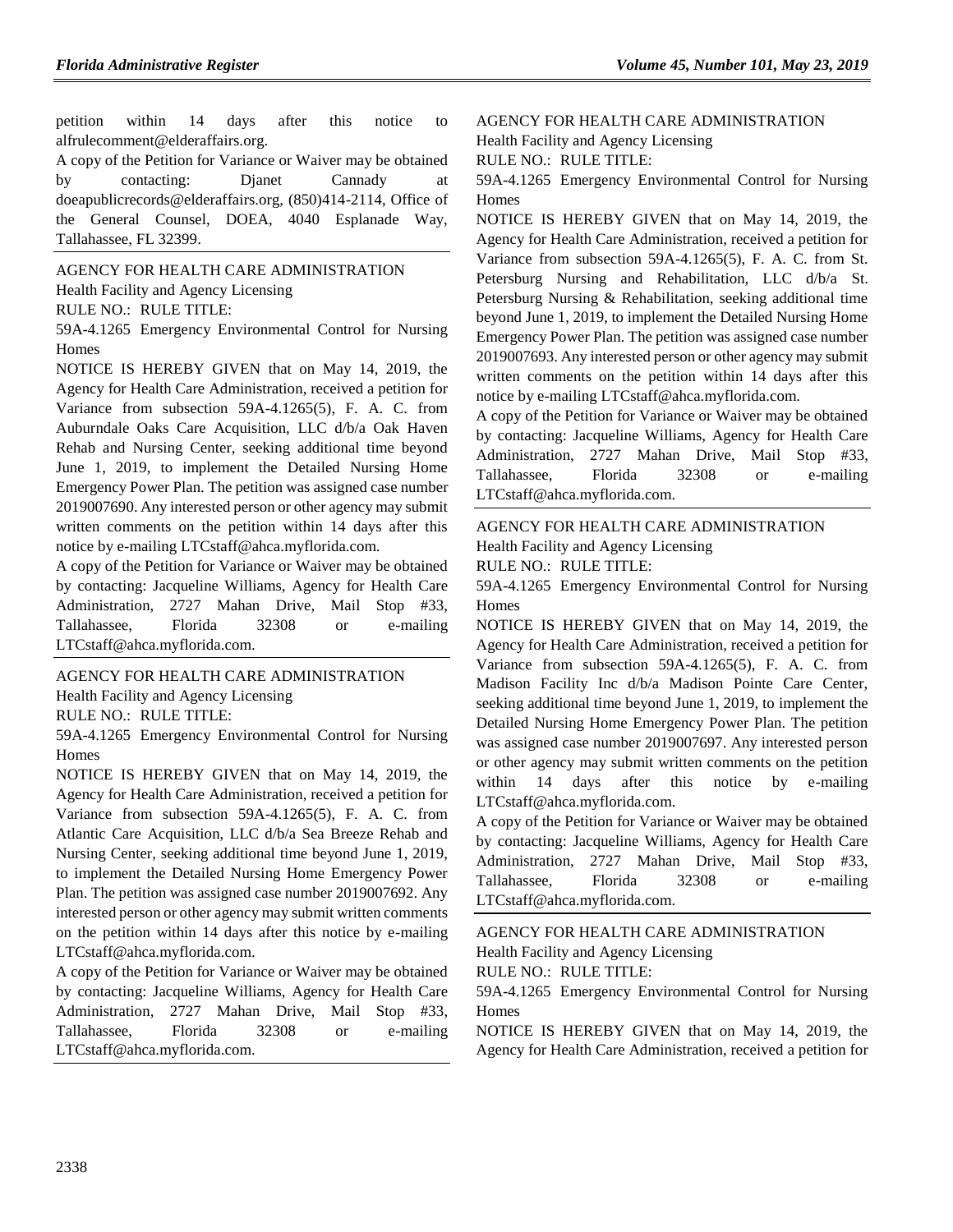Variance from subsection 59A-4.1265(5), F. A. C. from Lakeland Nursing and Rehabilitation, LLC d/b/a Lakeland Nursing & Rehabilitation, seeking additional time beyond June 1, 2019, to implement the Detailed Nursing Home Emergency Power Plan. The petition was assigned case number 2019007701. Any interested person or other agency may submit written comments on the petition within 14 days after this notice by e-mailing LTCstaff@ahca.myflorida.com.

A copy of the Petition for Variance or Waiver may be obtained by contacting: Jacqueline Williams, Agency for Health Care Administration, 2727 Mahan Drive, Mail Stop #33, Tallahassee, Florida 32308 or e-mailing LTCstaff@ahca.myflorida.com.

[AGENCY FOR HEALTH CARE ADMINISTRATION](https://www.flrules.org/gateway/department.asp?id=59) [Health Facility and Agency Licensing](https://www.flrules.org/gateway/organization.asp?id=186)

RULE NO.: RULE TITLE:

[59A-4.1265](https://www.flrules.org/gateway/ruleNo.asp?id=59A-4.1265) Emergency Environmental Control for Nursing Homes

NOTICE IS HEREBY GIVEN that on May 14, 2019, the Agency for Health Care Administration, received a petition for Variance from subsection 59A-4.1265(5), F. A. C. from Gulf Shore Facility Inc d/b/a Gulf Shore Care Center, seeking additional time beyond June 1, 2019, to implement the Detailed Nursing Home Emergency Power Plan. The petition was assigned case number 2019007702. Any interested person or other agency may submit written comments on the petition within 14 days after this notice by e-mailing LTCstaff@ahca.myflorida.com.

A copy of the Petition for Variance or Waiver may be obtained by contacting: Jacqueline Williams, Agency for Health Care Administration, 2727 Mahan Drive, Mail Stop #33, Tallahassee, Florida 32308 or e-mailing LTCstaff@ahca.myflorida.com.

## [AGENCY FOR HEALTH CARE ADMINISTRATION](https://www.flrules.org/gateway/department.asp?id=59)

[Health Facility and Agency Licensing](https://www.flrules.org/gateway/organization.asp?id=186)

RULE NO.: RULE TITLE:

[59A-4.1265](https://www.flrules.org/gateway/ruleNo.asp?id=59A-4.1265) Emergency Environmental Control for Nursing Homes

NOTICE IS HEREBY GIVEN that on May 14, 2019, the Agency for Health Care Administration, received a petition for Variance from subsection 59A-4.1265(5), F. A. C. from Bayside Facility Inc d/b/a Bayside Care Center, seeking additional time beyond June 1, 2019, to implement the Detailed Nursing Home Emergency Power Plan. The petition was assigned case number 2019007711. Any interested person or other agency may submit written comments on the petition within 14 days after this notice by e-mailing LTCstaff@ahca.myflorida.com.

A copy of the Petition for Variance or Waiver may be obtained by contacting: Jacqueline Williams, Agency for Health Care

| Administration, 2727 Mahan Drive, Mail Stop #33, |  |       |    |           |
|--------------------------------------------------|--|-------|----|-----------|
| Tallahassee. Florida                             |  | 32308 | or | e-mailing |
| LTCstaff@ahca.myflorida.com.                     |  |       |    |           |

[AGENCY FOR HEALTH CARE ADMINISTRATION](https://www.flrules.org/gateway/department.asp?id=59)

[Health Facility and Agency Licensing](https://www.flrules.org/gateway/organization.asp?id=186)

RULE NO.: RULE TITLE:

[59A-4.1265](https://www.flrules.org/gateway/ruleNo.asp?id=59A-4.1265) Emergency Environmental Control for Nursing **Homes** 

NOTICE IS HEREBY GIVEN that on May 14, 2019, the Agency for Health Care Administration, received a petition for Variance from subsection 59A-4.1265(5), F. A. C. from Advanced Facility Inc d/b/a Advanced Care Center, seeking additional time beyond June 1, 2019, to implement the Detailed Nursing Home Emergency Power Plan. The petition was assigned case number 2019007713. Any interested person or other agency may submit written comments on the petition within 14 days after this notice by e-mailing LTCstaff@ahca.myflorida.com.

A copy of the Petition for Variance or Waiver may be obtained by contacting: Jacqueline Williams, Agency for Health Care Administration, 2727 Mahan Drive, Mail Stop #33, Tallahassee, Florida 32308 or e-mailing LTCstaff@ahca.myflorida.com.

## [AGENCY FOR HEALTH CARE ADMINISTRATION](https://www.flrules.org/gateway/department.asp?id=59)

[Health Facility and Agency Licensing](https://www.flrules.org/gateway/organization.asp?id=186)

RULE NO.: RULE TITLE:

[59A-4.1265](https://www.flrules.org/gateway/ruleNo.asp?id=59A-4.1265) Emergency Environmental Control for Nursing Homes

NOTICE IS HEREBY GIVEN that on May 14, 2019, the Agency for Health Care Administration, received a petition for Variance from subsection 59A-4.1265(5), F. A. C. from FM RNC LLC d/b/a Fort Myers Rehabilitation and Nursing Center, seeking additional time beyond June 1, 2019, to implement the Detailed Nursing Home Emergency Power Plan. The petition was assigned case number 2019007715. Any interested person or other agency may submit written comments on the petition within 14 days after this notice by e-mailing LTCstaff@ahca.myflorida.com.

A copy of the Petition for Variance or Waiver may be obtained by contacting: Jacqueline Williams, Agency for Health Care Administration, 2727 Mahan Drive, Mail Stop #33, Tallahassee, Florida 32308 or e-mailing LTCstaff@ahca.myflorida.com.

[AGENCY FOR HEALTH CARE ADMINISTRATION](https://www.flrules.org/gateway/department.asp?id=59) [Health Facility and Agency Licensing](https://www.flrules.org/gateway/organization.asp?id=186) RULE NO.: RULE TITLE:

[59A-4.1265](https://www.flrules.org/gateway/ruleNo.asp?id=59A-4.1265) Emergency Environmental Control for Nursing Homes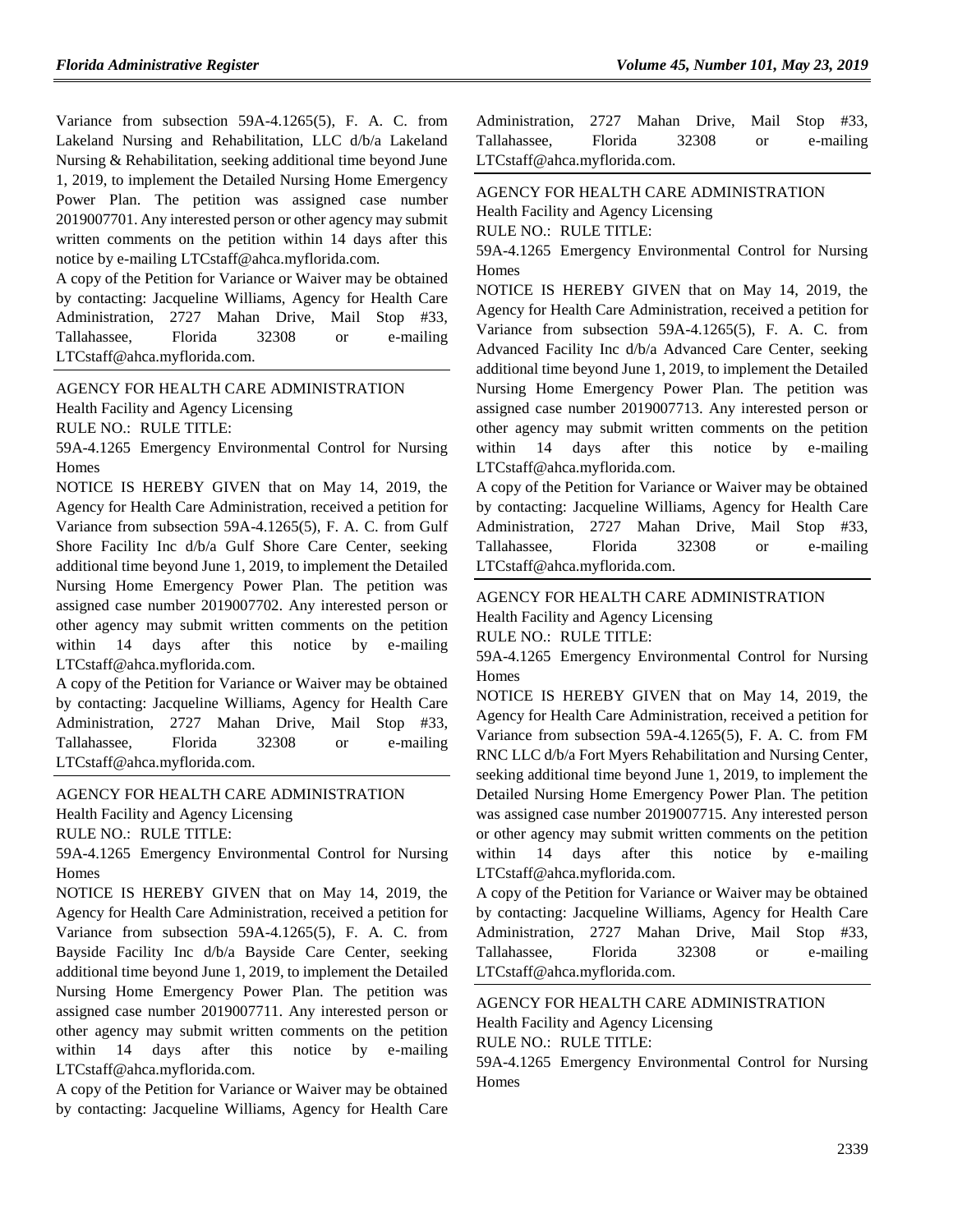NOTICE IS HEREBY GIVEN that on May 14, 2019, the Agency for Health Care Administration, received a petition for Variance from subsection 59A-4.1265(5), F. A. C. from Manatee Operating LLC d/b/a Manatee Springs Rehabilitation and Nursing Center, seeking additional time beyond June 1, 2019, to implement the Detailed Nursing Home Emergency Power Plan. The petition was assigned case number 2019007716. Any interested person or other agency may submit written comments on the petition within 14 days after this notice by e-mailing LTCstaff@ahca.myflorida.com.

A copy of the Petition for Variance or Waiver may be obtained by contacting: Jacqueline Williams, Agency for Health Care Administration, 2727 Mahan Drive, Mail Stop #33, Tallahassee, Florida 32308 or e-mailing LTCstaff@ahca.myflorida.com.

#### [AGENCY FOR HEALTH CARE ADMINISTRATION](https://www.flrules.org/gateway/department.asp?id=59)

[Health Facility and Agency Licensing](https://www.flrules.org/gateway/organization.asp?id=186)

RULE NO.: RULE TITLE:

[59A-4.1265](https://www.flrules.org/gateway/ruleNo.asp?id=59A-4.1265) Emergency Environmental Control for Nursing Homes

NOTICE IS HEREBY GIVEN that on May 14, 2019, the Agency for Health Care Administration, received a petition for Variance from subsection 59A-4.1265(5), F. A. C. from Crystal Health and Rehab Center, LLC, seeking additional time beyond June 1, 2019, to implement the Detailed Nursing Home Emergency Power Plan. The petition was assigned case number 2019007717. Any interested person or other agency may submit written comments on the petition within 14 days after this notice by e-mailing LTCstaff@ahca.myflorida.com.

A copy of the Petition for Variance or Waiver may be obtained by contacting: Jacqueline Williams, Agency for Health Care Administration, 2727 Mahan Drive, Mail Stop #33, Tallahassee, Florida 32308 or e-mailing LTCstaff@ahca.myflorida.com.

#### [AGENCY FOR HEALTH CARE ADMINISTRATION](https://www.flrules.org/gateway/department.asp?id=59)

[Health Facility and Agency Licensing](https://www.flrules.org/gateway/organization.asp?id=186)

RULE NO.: RULE TITLE:

[59A-4.1265](https://www.flrules.org/gateway/ruleNo.asp?id=59A-4.1265) Emergency Environmental Control for Nursing Homes

NOTICE IS HEREBY GIVEN that on May 14, 2019, the Agency for Health Care Administration, received a petition for Variance from subsection 59A-4.1265(5), F. A. C. from Lauderdale Nursing Center LLC d/b/a Ft. Lauderdale Health and Rehabilitation Center, seeking additional time beyond June 1, 2019, to implement the Detailed Nursing Home Emergency Power Plan. The petition was assigned case number 2019007718. Any interested person or other agency may submit

written comments on the petition within 14 days after this notice by e-mailing LTCstaff@ahca.myflorida.com.

A copy of the Petition for Variance or Waiver may be obtained by contacting: Jacqueline Williams, Agency for Health Care Administration, 2727 Mahan Drive, Mail Stop #33, Tallahassee, Florida 32308 or e-mailing LTCstaff@ahca.myflorida.com.

[AGENCY FOR HEALTH CARE ADMINISTRATION](https://www.flrules.org/gateway/department.asp?id=59) [Health Facility and Agency Licensing](https://www.flrules.org/gateway/organization.asp?id=186) RULE NO.: RULE TITLE:

[59A-4.1265](https://www.flrules.org/gateway/ruleNo.asp?id=59A-4.1265) Emergency Environmental Control for Nursing Homes

NOTICE IS HEREBY GIVEN that on May 14, 2019, the Agency for Health Care Administration, received a petition for Variance from subsection 59A-4.1265(5), F. A. C. from North Lake Facility Inc d/b/a North Lake Care Center, seeking additional time beyond June 1, 2019, to implement the Detailed Nursing Home Emergency Power Plan. The petition was assigned case number 2019007750. Any interested person or other agency may submit written comments on the petition within 14 days after this notice by e-mailing LTCstaff@ahca.myflorida.com.

A copy of the Petition for Variance or Waiver may be obtained by contacting: Jacqueline Williams, Agency for Health Care Administration, 2727 Mahan Drive, Mail Stop #33, Tallahassee, Florida 32308 or e-mailing LTCstaff@ahca.myflorida.com.

[AGENCY FOR HEALTH CARE ADMINISTRATION](https://www.flrules.org/gateway/department.asp?id=59) [Health Facility and Agency Licensing](https://www.flrules.org/gateway/organization.asp?id=186) RULE NO.: RULE TITLE:

[59A-4.1265](https://www.flrules.org/gateway/ruleNo.asp?id=59A-4.1265) Emergency Environmental Control for Nursing Homes

NOTICE IS HEREBY GIVEN that on May 14, 2019, the Agency for Health Care Administration, received a petition for Variance from subsection 59A-4.1265(5), F. A. C. from Terraces Facility Inc d/b/a Terraces of Lake Worth Care Center, seeking additional time beyond June 1, 2019, to implement the Detailed Nursing Home Emergency Power Plan. The petition was assigned case number 2019007753. Any interested person or other agency may submit written comments on the petition within 14 days after this notice by e-mailing LTCstaff@ahca.myflorida.com.

A copy of the Petition for Variance or Waiver may be obtained by contacting: Jacqueline Williams, Agency for Health Care Administration, 2727 Mahan Drive, Mail Stop #33, Tallahassee, Florida 32308 or e-mailing LTCstaff@ahca.myflorida.com.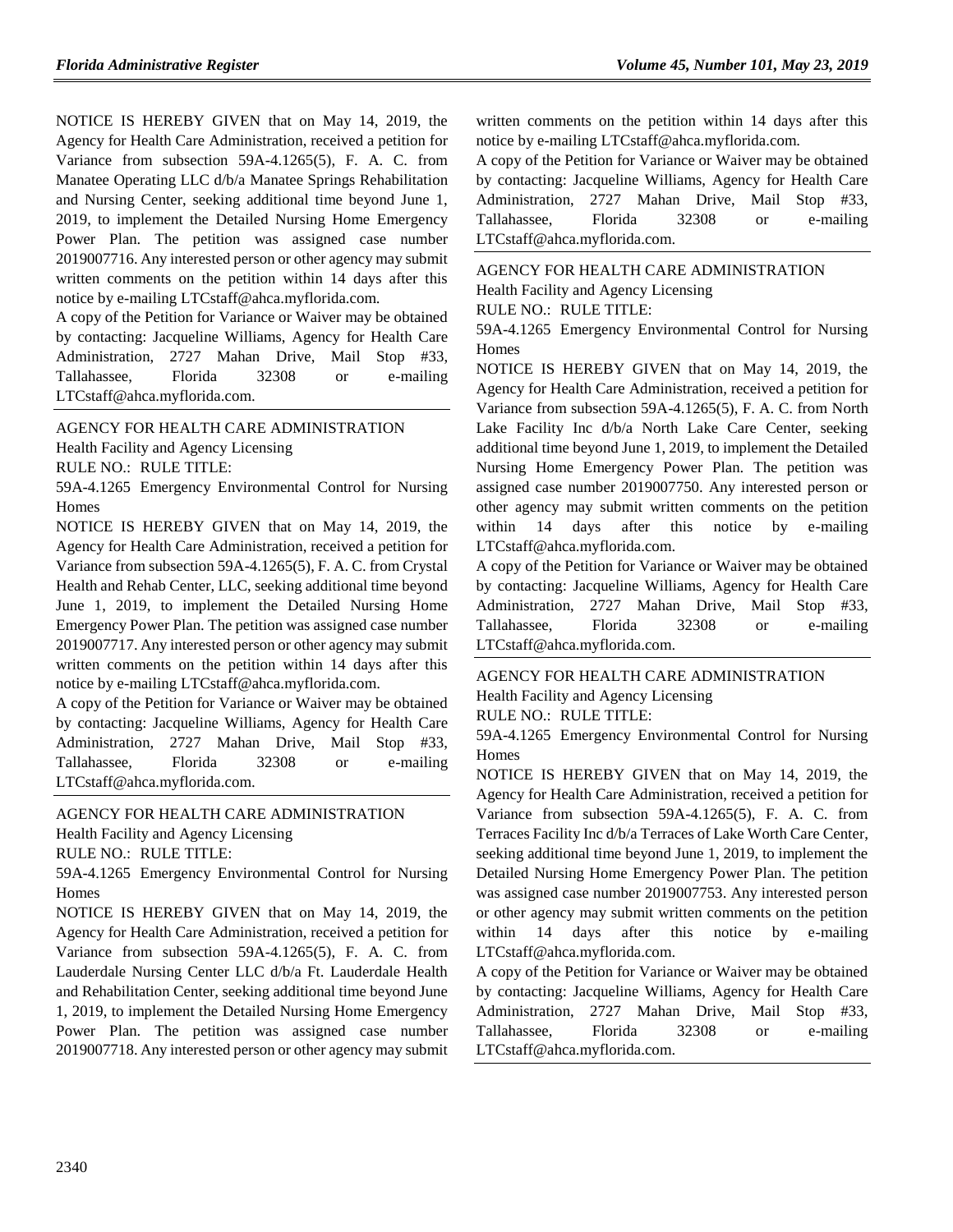[AGENCY FOR HEALTH CARE ADMINISTRATION](https://www.flrules.org/gateway/department.asp?id=59) [Health Facility and Agency Licensing](https://www.flrules.org/gateway/organization.asp?id=186)

RULE NO.: RULE TITLE:

[59A-4.1265](https://www.flrules.org/gateway/ruleNo.asp?id=59A-4.1265) Emergency Environmental Control for Nursing Homes

NOTICE IS HEREBY GIVEN that on May 14, 2019, the Agency for Health Care Administration, received a petition for Variance from subsection 59A-4.1265(5), F. A. C. from Parklands Facility Inc. d/b/a Parklands Care Center, seeking additional time beyond June 1, 2019, to implement the Detailed Nursing Home Emergency Power Plan. The petition was assigned case number 2019007755. Any interested person or other agency may submit written comments on the petition within 14 days after this notice by e-mailing LTCstaff@ahca.myflorida.com.

A copy of the Petition for Variance or Waiver may be obtained by contacting: Jacqueline Williams, Agency for Health Care Administration, 2727 Mahan Drive, Mail Stop #33, Tallahassee, Florida 32308 or e-mailing LTCstaff@ahca.myflorida.com.

#### [AGENCY FOR HEALTH CARE ADMINISTRATION](https://www.flrules.org/gateway/department.asp?id=59)

[Health Facility and Agency Licensing](https://www.flrules.org/gateway/organization.asp?id=186)

RULE NO.: RULE TITLE:

[59A-4.1265](https://www.flrules.org/gateway/ruleNo.asp?id=59A-4.1265) Emergency Environmental Control for Nursing Homes

NOTICE IS HEREBY GIVEN that on May 14, 2019, the Agency for Health Care Administration, received a petition for Variance from subsection 59A-4.1265(5), F. A. C. from Palms Facility Inc d/b/a Palms Care Center, seeking additional time beyond June 1, 2019, to implement the Detailed Nursing Home Emergency Power Plan. The petition was assigned case number 2019007721. Any interested person or other agency may submit written comments on the petition within 14 days after this notice by e-mailing LTCstaff@ahca.myflorida.com.

A copy of the Petition for Variance or Waiver may be obtained by contacting: Jacqueline Williams, Agency for Health Care Administration, 2727 Mahan Drive, Mail Stop #33, Tallahassee, Florida 32308 or e-mailing LTCstaff@ahca.myflorida.com.

#### [AGENCY FOR HEALTH CARE ADMINISTRATION](https://www.flrules.org/gateway/department.asp?id=59)

[Health Facility and Agency Licensing](https://www.flrules.org/gateway/organization.asp?id=186)

RULE NO.: RULE TITLE:

[59A-4.1265](https://www.flrules.org/gateway/ruleNo.asp?id=59A-4.1265) Emergency Environmental Control for Nursing Homes

NOTICE IS HEREBY GIVEN that on May 14, 2019, the Agency for Health Care Administration, received a petition for Variance from subsection 59A-4.1265(5), F. A. C. from Southern Oaks Facility Inc. d/b/a Southern Oaks Care Center,

seeking additional time beyond June 1, 2019, to implement the Detailed Nursing Home Emergency Power Plan. The petition was assigned case number 2019007722. Any interested person or other agency may submit written comments on the petition within 14 days after this notice by e-mailing LTCstaff@ahca.myflorida.com.

A copy of the Petition for Variance or Waiver may be obtained by contacting: Jacqueline Williams, Agency for Health Care Administration, 2727 Mahan Drive, Mail Stop #33, Tallahassee, Florida 32308 or e-mailing LTCstaff@ahca.myflorida.com.

#### [AGENCY FOR HEALTH CARE ADMINISTRATION](https://www.flrules.org/gateway/department.asp?id=59)

Health [Facility and Agency Licensing](https://www.flrules.org/gateway/organization.asp?id=186)

RULE NO.: RULE TITLE:

[59A-4.1265](https://www.flrules.org/gateway/ruleNo.asp?id=59A-4.1265) Emergency Environmental Control for Nursing **Homes** 

NOTICE IS HEREBY GIVEN that on May 14, 2019, the Agency for Health Care Administration, received a petition for Variance from subsection 59A-4.1265(5), F. A. C. from Palmetto Facility Inc. d/b/a Palmetto Care Center, seeking additional time beyond June 1, 2019, to implement the Detailed Nursing Home Emergency Power Plan. The petition was assigned case number 2019007723. Any interested person or other agency may submit written comments on the petition within 14 days after this notice by e-mailing LTCstaff@ahca.myflorida.com.

A copy of the Petition for Variance or Waiver may be obtained by contacting: Jacqueline Williams, Agency for Health Care Administration, 2727 Mahan Drive, Mail Stop #33, Tallahassee, Florida 32308 or e-mailing LTCstaff@ahca.myflorida.com.

#### [DEPARTMENT OF BUSINESS AND PROFESSIONAL](https://www.flrules.org/gateway/department.asp?id=61)  **[REGULATION](https://www.flrules.org/gateway/department.asp?id=61)**

[Division of Hotels and Restaurants](https://www.flrules.org/gateway/organization.asp?id=249)

RULE NO.: RULE TITLE:

[61C-4.010](https://www.flrules.org/gateway/ruleNo.asp?id=61C-4.010) Sanitation and Safety Requirements

The Florida Department of Business and Professional Regulation, Division of Hotels and Restaurants hereby gives notice: On May 3, 2019 the Division of Hotels and Restaurants received a Petition for a Routine Variance for subsection 61C-4.010(7) Florida Administrative Code and subsection 61C-4.010(6), Florida Administrative Code from Chef Rose Jamaican Cuisine located in Sunrise. The above referenced F.A.C. addresses the requirement that at least one accessible bathroom be provided for use by customers. They are requesting to share the bathrooms located within a nearby establishment under a different ownership for use by customers only.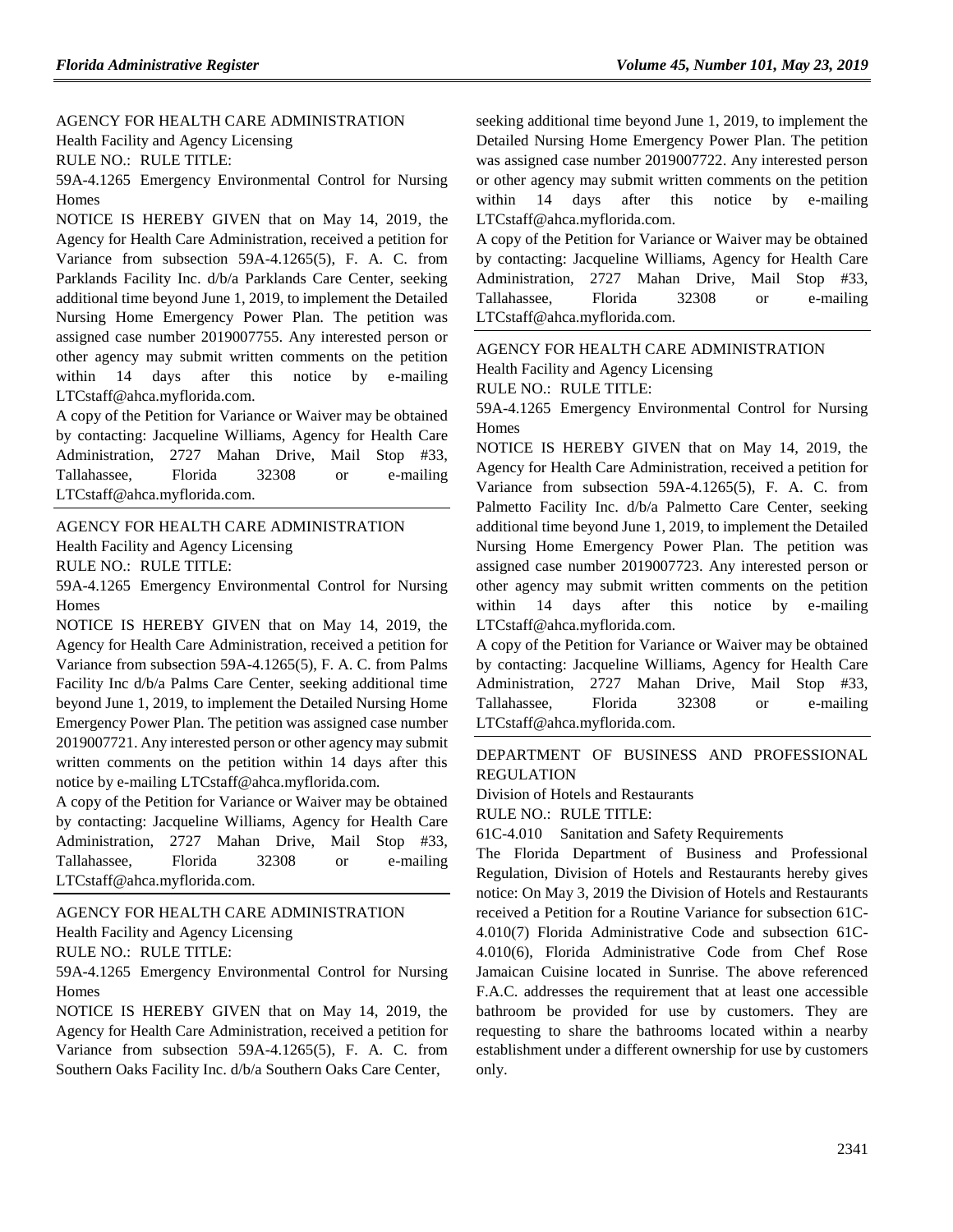The Petition for this variance was published in Vol. 45/88 on May 6, 2019. The Order for this Petition was signed and approved on May 21, 2019. After a complete review of the variance request, the Division finds that the application of this Rule will create a financial hardship to the food service establishment. Furthermore, the Division finds that the Petitioner meets the burden of demonstrating that the underlying statute has been achieved by the Petitioner ensuring the bathrooms located within Barber Shop Kinam (8306 W Oakland Park Blvd Sunrise, FL 33351), are maintained in a clean and sanitary manner and are provided with cold running water under pressure, soap, approved hand drying devices, and are available during all hours of operation. The Petitioner shall also ensure that directional signage is installed within or outside the establishment clearly stating the location of the bathrooms. If the ownership of Chef Rose Jamaican Cuisine (Keith Rose) and/or Barber Shop Kinam (Fran Claude) changes, an updated signed agreement for use of the bathroom facilities will be required immediately.

A copy of the Order or additional information may be obtained by contacting: Daisy.Lee@myfloridalicense.com, Division of Hotels and Restaurants, 2601 Blair Stone Road, Tallahassee, Florida 32399-1011.

[DEPARTMENT OF BUSINESS AND PROFESSIONAL](https://www.flrules.org/gateway/department.asp?id=61)  [REGULATION](https://www.flrules.org/gateway/department.asp?id=61)

[Division of Hotels and Restaurants](https://www.flrules.org/gateway/organization.asp?id=249)

RULE NO.: RULE TITLE:

[61C-1.004](https://www.flrules.org/gateway/ruleNo.asp?id=61C-1.004) General Sanitation and Safety Requirements

NOTICE IS HEREBY GIVEN that on May 22, 2019, the Florida Department of Business and Professional Regulation, Division of Hotels and Restaurants, received a petition for an Emergency Variance for paragraph 61C-1.004(1)(a), Florida Administrative Code and Paragraph 5-202.11(A), 2009 FDA Food Code from Joso Trading Inc. located in Orlando. The above referenced F.A.C. addresses the requirement that each establishment have an approved plumbing system installed to transport potable water and wastewater. They are requesting to utilize holding tanks to provide potable water and to collect wastewater at the three compartment sink and the handwash sink.

The Division of Hotels and Restaurants will accept comments concerning the Petition for 5 days from the date of publication of this notice. To be considered, comments must be received before 5:00 p.m.

A copy of the Petition for Variance or Waiver may be obtained by contacting: Daisy.Lee@myfloridalicense.com, Division of Hotels and Restaurants, 2601 Blair Stone Road, Tallahassee, Florida 32399-1011.

#### [DEPARTMENT OF BUSINESS AND PROFESSIONAL](https://www.flrules.org/gateway/department.asp?id=61)  [REGULATION](https://www.flrules.org/gateway/department.asp?id=61)

[Division of Hotels and Restaurants](https://www.flrules.org/gateway/organization.asp?id=249)

RULE NO.: RULE TITLE:

[61C-5.001](https://www.flrules.org/gateway/ruleNo.asp?id=61C-5.001) Safety Standards

The Department of Business and Professional Regulation, Division of Hotels and Restaurants, Bureau of Elevator Safety hereby gives notice: On May 20, 2019, the Department received a request withdrawing the Petition for variance from Biker Design filed January 15, 2019, and advertised on January 17, 2019 in Vol. 45 No.12 of the Florida Administrative Register. The Petition for variance requested a variance from ASME A17.3, Section 3.10.3, as adopted by 61C-5.001 Florida Administrative Code that requires Top-of-Car operating devices. The Department of Business and Professional Regulation, Division of Hotels and Restaurants, Bureau of Elevator Safety is taking no further action on the petition (VW2019-008).

A copy of the Order or additional information may be obtained by contacting: Division of Hotels and Restaurants, Bureau of Elevator Safety, 2601 Blair Stone Road, Tallahassee, Florida 32399-1013. dhr.elevators@myfloridalicense.com.

[DEPARTMENT OF BUSINESS AND PROFESSIONAL](https://www.flrules.org/gateway/department.asp?id=61)  [REGULATION](https://www.flrules.org/gateway/department.asp?id=61)

[Construction Industry Licensing Board](https://www.flrules.org/gateway/organization.asp?id=274)

RULE NO.: RULE TITLE:

[61G4-15.006F](https://www.flrules.org/gateway/ruleNo.asp?id=61G4-15.006)inancial Responsibility and Financial Stability, Grounds for Denial

NOTICE IS HEREBY GIVEN that on May 20, 2019, the Construction Industry Licensing Board, received a petition for variance or waiver filed by Richard Allen Rogero. Petitioner is seeking a variance or waiver of subsection 61G4-15.006(1), Florida Administrative Code, that requires that the financial responsibility ground on which the Board shall refuse to qualify an applicant is failure to provide a current consumer credit report, which does not disclose any unsatisfied judgments or liens against the applicant. In addition, there must not be any unsatisfied judgments or liens against the business entity which the applicant previously qualified as a primary qualifier or which the applicant has applied to qualify.

A copy of the Petition for Variance or Waiver may be obtained by contacting: Daniel Biggins, Executive Director, Construction Industry Licensing Board, 2601 Blair Stone Road, Tallahassee, Florida 32399-1039 or telephone: (850)487-1395, or by electronic mail to Donald.Shaw@myfloridalicense.com. Comments on this petition should be filed with the Construction Industry Licensing Board within 14 days of publication of this notice.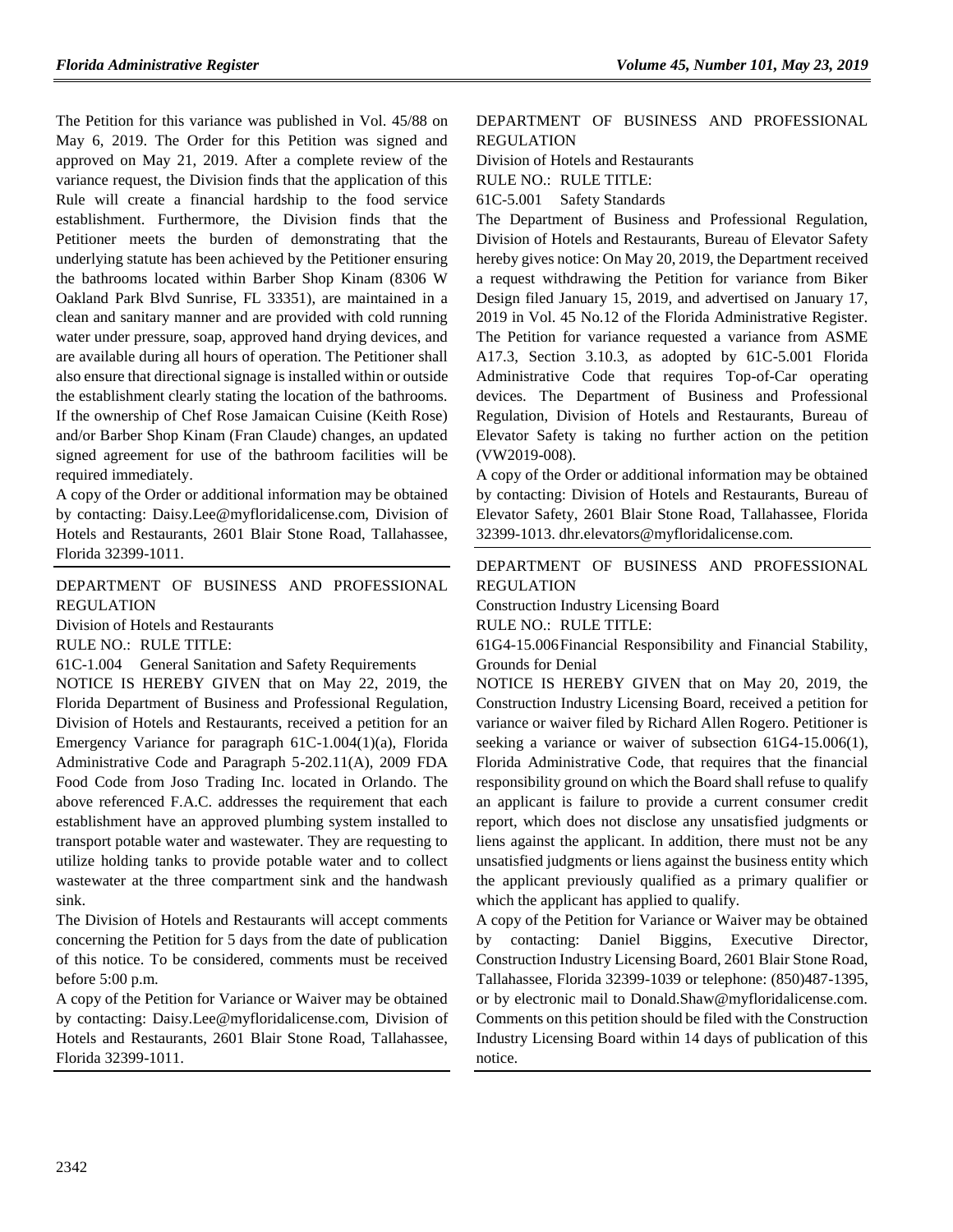#### [DEPARTMENT OF HEALTH](https://www.flrules.org/gateway/department.asp?id=64)

[Board of Clinical Social Work, Marriage and Family Therapy](https://www.flrules.org/gateway/organization.asp?id=327)  [and Mental Health Counseling](https://www.flrules.org/gateway/organization.asp?id=327)

RULE NO.: RULE TITLE:

[64B4-2.002](https://www.flrules.org/gateway/ruleNo.asp?id=64B4-2.002) Definition of "Supervision" for Clinical Social Work, Marriage and Family Therapy and Mental Health Counseling

NOTICE IS HEREBY GIVEN that on April 24, 2019, the Board of Clinical Social Work, Marriage and Family Therapy and Mental Health Counseling, received a petition for waiver or variance filed by Charles C. Carballo seeking a variance or waiver of Rule 64B4-2.002, F.A.C., which provides the definition of "supervision" for clinical social work, marriage and family therapy and mental health counseling.

A copy of the Petition for Variance or Waiver may be obtained by contacting: Janet Hartman, Executive Director, Board of Clinical Social Work, Marriage and Family Therapy and Mental Health Counseling, 4052 Bald Cypress Way, Bin #C04, Tallahassee, Florida 32399-3254. Comments on this petition should be filed with the Board within 14 days of publication of this notice.

# Section VI Notice of Meetings, Workshops and Public **Hearings**

#### [DEPARTMENT OF EDUCATION](https://www.flrules.org/gateway/department.asp?id=6)

[Florida's Office of Early Learning](https://www.flrules.org/gateway/organization.asp?id=1044)

RULE NO.: RULE TITLE:

[6M-8.601](https://www.flrules.org/gateway/ruleNo.asp?id=6M-8.601) Voluntary Prekindergarten (VPK) Provider Kindergarten Readiness Rate

The Office of Early Learning announces a hearing to which all persons are invited.

DATE AND TIME: June 14, 2019, 11:30 a.m. – 1:00 p.m. ET, or as soon as business is concluded, whichever is earlier

PLACE: GoToWebinar; information regarding registration may be found at: http://www.floridaearlylearning.com/statewide\_initiatives/law

s\_and\_rules/proposed\_rules.aspx.

GENERAL SUBJECT MATTER TO BE CONSIDERED: Proposed amendments to Rule 6M-8.601, F.A.C. as previously published in Vol. 45, No. 95, May 15, 2019

A copy of the agenda may be obtained by contacting: Katerina Maroney, Early Learning Policy Manager, Office of Early Learning, Katerina.Maroney@oel.myflorida.com; (850)717- 8614.

Pursuant to the provisions of the Americans with Disabilities Act, any person requiring special accommodations to participate in this workshop/meeting is asked to advise the agency at least 5 days before the workshop/meeting by

contacting: Gary Sabitsch (850)717-8582. If you are hearing or speech impaired, please contact the agency using the Florida Relay Service, 1(800)955-8771 (TDD) or 1(800)955-8770 (Voice).

For more information, you may contact: Katerina Maroney, Early Learning Policy Manager, Katerina.Maroney@oel.myflorida.com.

#### [DEPARTMENT OF TRANSPORTATION](https://www.flrules.org/gateway/department.asp?id=14)

The Florida Transportation Commission announces a telephone conference call to which all persons are invited.

DATE AND TIME: May 30, 2019, 10:00 a.m.

PLACE: Call in Number: 1(888)585-9008, Conference Pin Number: 421-319-736

GENERAL SUBJECT MATTER TO BE CONSIDERED: General FTC issues/ business

A copy of the agenda may be obtained by contacting: Florida Transportation Commission, 605 Suwannee Street, Tallahassee Florida 32399, (850)414-4105.

Pursuant to the provisions of the Americans with Disabilities Act, any person requiring special accommodations to participate in this workshop/meeting is asked to advise the agency at least 48 hours before the workshop/meeting by contacting: Florida Transportation Commission, 605 Suwannee Street, Tallahassee Florida 32399, (850)414-4105. If you are hearing or speech impaired, please contact the agency using the Florida Relay Service, 1(800)955-8771 (TDD) or 1(800)955- 8770 (Voice).

For more information, you may contact: Florida Transportation Commission, 605 Suwannee Street, Tallahassee Florida 32399, (850)414-4105.

#### [STATE BOARD OF ADMINISTRATION](https://www.flrules.org/gateway/department.asp?id=19)

RULE NOS.:RULE TITLES:

[19-8.010](https://www.flrules.org/gateway/ruleNo.asp?id=19-8.010) Reimbursement Contract

[19-8.028](https://www.flrules.org/gateway/ruleNo.asp?id=19-8.028) Reimbursement Premium Formula

[19-8.029](https://www.flrules.org/gateway/ruleNo.asp?id=19-8.029) Insurer Reporting Requirements and Responsibilities

The Florida Hurricane Catastrophe Fund Advisory Council announces a telephone conference call to which all persons are invited.

DATE AND TIME: May 30, 2019, 10:00 a.m. ET until conclusion of meeting.

PLACE: Persons wishing to participate by phone may dial 1(888)585-9008 and enter conference code 973-664-296.

GENERAL SUBJECT MATTER TO BE CONSIDERED: To obtain the recommendation of the Advisory Council for the filing of a Notice of Proposed Rule for Rules 19-8.010, F.A.C., Reimbursement Contract, 19-8.028, F.A.C., Reimbursement Premium Formula, and 19-8.029, F.A.C., Insurer Reporting Requirements and Responsibilities, and for the filing of these rules for adoption if no member of the public timely requests a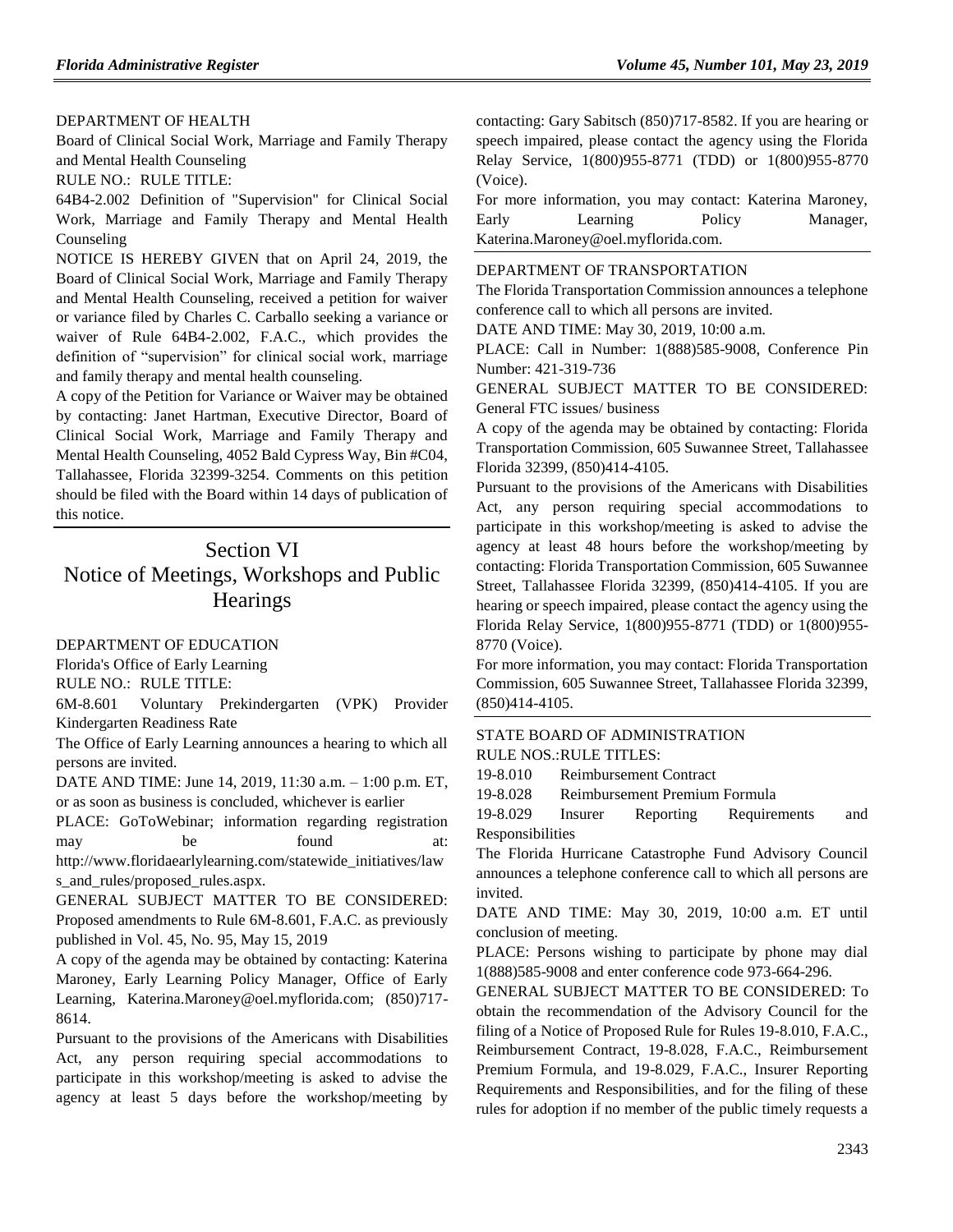rule hearing or if a rule hearing is requested but no Notice of Change is needed. In addition, other general business of the Council may be addressed.

A copy of the agenda may be obtained by contacting: Donna Sirmons, Florida Hurricane Catastrophe Fund, donna.sirmons@sbafla.com, (850)413-1349.

Pursuant to the provisions of the Americans with Disabilities Act, any person requiring special accommodations to participate in this workshop/meeting is asked to advise the agency at least 7 days before the workshop/meeting by contacting: Donna Sirmons at the email or number listed above. If you are hearing or speech impaired, please contact the agency using the Florida Relay Service, 1(800)955-8771 (TDD) or 1(800)955-8770 (Voice).

[REGIONAL PLANNING COUNCILS](https://www.flrules.org/gateway/department.asp?id=29)

[Central Florida Regional Planning Council](https://www.flrules.org/gateway/organization.asp?id=63)

The Central Florida Regional Planning Council (CFRPC) announces a public meeting to which all persons are invited. DATE AND TIME: June 4, 2019, 9:00 a.m.

PLACE: Central Florida Regional Planning Council office, 555 East Church Street, Bartow, FL 33830.

GENERAL SUBJECT MATTER TO BE CONSIDERED: A meeting of the Central Florida Regional Planning Council (CFRPC) Finance Committee to review annual budget items.

A copy of the agenda may be obtained by contacting: Kathy Hall at 1(863)534-7130 ext. 129 or at khall@cfrpc.org.

Pursuant to the provisions of the Americans with Disabilities Act, any person requiring special accommodations to participate in this workshop/meeting is asked to advise the agency at least 3 days before the workshop/meeting by contacting: Kathy Hall at 1(863)534-7130 ext. 129 or at khall@cfrpc.org. If you are hearing or speech impaired, please contact the agency using the Florida Relay Service, 1(800)955- 8771 (TDD) or 1(800)955-8770 (Voice).

If any person decides to appeal any decision made by the Board with respect to any matter considered at this meeting or hearing, he/she will need to ensure that a verbatim record of the proceeding is made, which record includes the testimony and evidence from which the appeal is to be issued.

#### [DEPARTMENT OF ELDER AFFAIRS](https://www.flrules.org/gateway/department.asp?id=58)

[Division of Volunteer and Community Services](https://www.flrules.org/gateway/organization.asp?id=530)

The Department of Elder Affairs announces a public meeting to which all persons are invited.

DATE AND TIME: Thursday, May 30, 2019, 2:30 p.m. ET

PLACE: Department of Elder Affairs Headquarters Building, Room 301, 4040 Esplanade Way, Tallahassee, Fl. or by phone: 1(888)585-9008. Once prompted, the conference room number is 539 017 756.

GENERAL SUBJECT MATTER TO BE CONSIDERED: The steering committee of the new priority area 9 - Alzheimer's Disease and Related Dementias - in the State Health Improvement Plan (SHIP). This committee was established to identify a statewide system of resources and support for the Alzheimer's disease and related dementias (ADRD) network, strengthen the capacity of care organizations to assess, diagnose, and treat individuals with ADRD and expand support for their caregivers, and protect individuals with ADRD from further vulnerability.

A copy of the agenda may be obtained by contacting: Pete Cohen at (850)414-2034 or email cohenp@elderaffairs.org.

Pursuant to the provisions of the Americans with Disabilities Act, any person requiring special accommodations to participate in this workshop/meeting is asked to advise the agency at least 3 days before the workshop/meeting by contacting: Pete Cohen at (850)414-2034 or email cohenp@elderaffairs.org. If you are hearing or speech impaired, please contact the agency using the Florida Relay Service, 1(800)955-8771 (TDD) or 1(800)955-8770 (Voice).

For more information, you may contact: Pete Cohen at (850)414-2034 or email cohenp@elderaffairs.org.

#### [DEPARTMENT OF ENVIRONMENTAL PROTECTION](https://www.flrules.org/gateway/department.asp?id=62)

The Florida Communities Trust Governing Board announces a public meeting to which all persons are invited.

DATE AND TIME: June 6, 2019, 10:00 a.m. – 11:30 a.m.

PLACE: Florida Department of Environmental Protection, Douglas Building, Conference Rooms A-B, 3900 Commonwealth Blvd., Tallahassee, Florida 32399. Interested parties may participate via conference call by dialing toll-free: 1 (888) 585-9008 and entering room code: 221-186-609, then #.

GENERAL SUBJECT MATTER TO BE CONSIDERED: The FCT Governing Board will consider the minutes from the March 26, 2019, Regular Governing Board meeting and Ranking and Selection meeting, and any other business deemed necessary.

A copy of the agenda may be obtained by contacting: Erin Waizani, Florida Department of Environmental Protection, Land and Recreation Grant Programs, 3900 Commonwealth Blvd., Mail Station 115, Tallahassee, Florida 32399, (850)245- 2501, Erin.Waizani@floridadep.gov, or at

https://floridadep.gov/lands/land-and-recreation-

grants/content/fct-governing-board-meetings.

Pursuant to the provisions of the Americans with Disabilities Act, any person requiring special accommodations to participate in this workshop/meeting is asked to advise the agency at least 5 days before the workshop/meeting by contacting: Erin Waizani using the contact information provided above. If you are hearing or speech impaired, please contact the agency using the Florida Relay Service, 1(800)955- 8771 (TDD) or 1(800)955-8770 (Voice).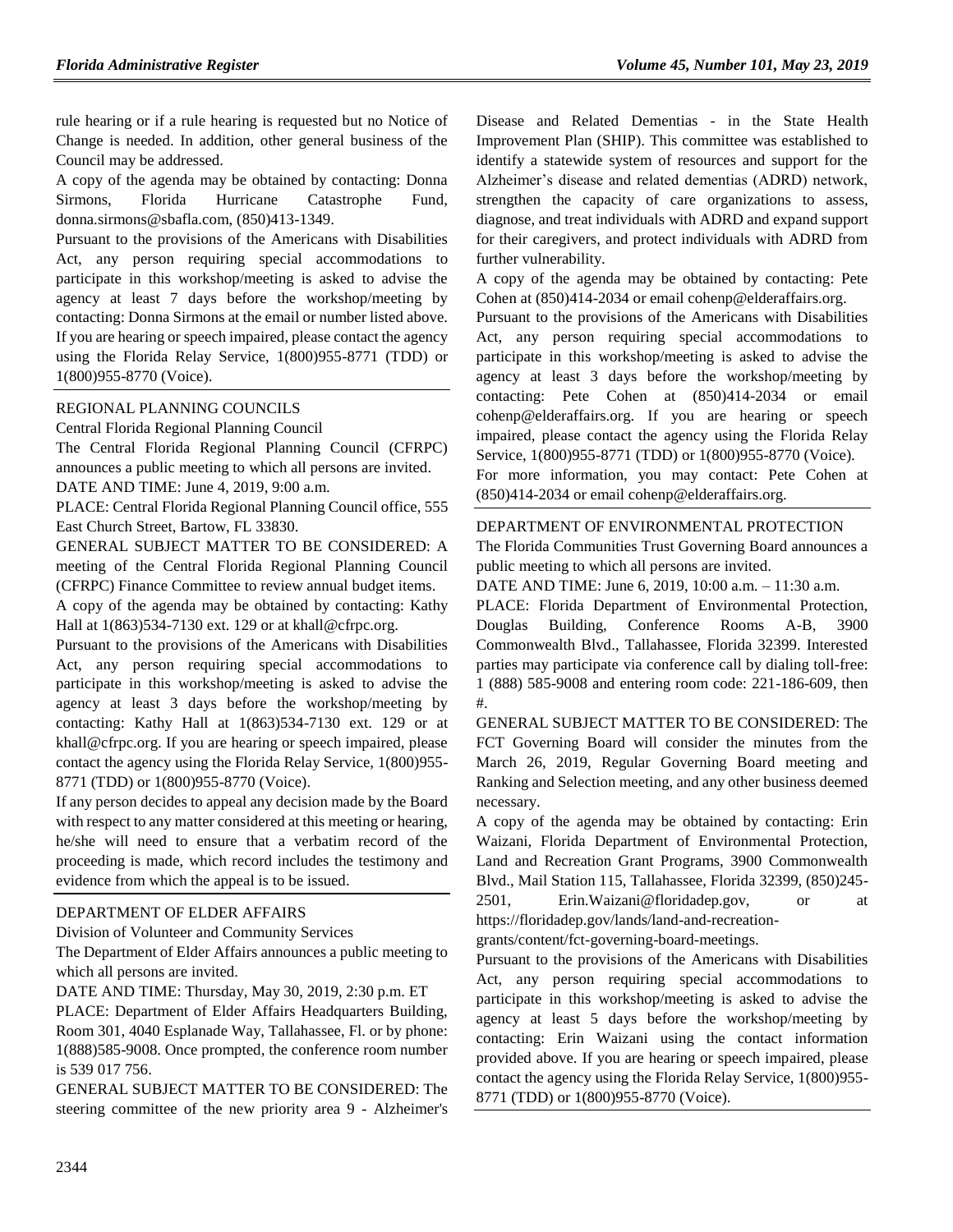#### [DEPARTMENT OF ENVIRONMENTAL PROTECTION](https://www.flrules.org/gateway/department.asp?id=62) [Office of the Secretary](https://www.flrules.org/gateway/organization.asp?id=294)

The Florida Greenways and Trails Council announces a telephone conference call to which all persons are invited.

DATE AND TIME: June 4, 2019, 10:00 a.m. until business is concluded

PLACE: Dial 1(888)585-9008, enter the conference room number, 608-705-506, and then press #

GENERAL SUBJECT MATTER TO BE CONSIDERED: The Florida Greenways and Trails Subcommittee will discuss the parameters of the Trail Town Program and outline a plan for the Program moving forward. The Subcommittee will put together a proposal for the Council to vote on at the next Florida Greenways and Trails Council meeting.

A copy of the agenda may be obtained by contacting: Katie Bernier, Office of Greenways and Trails, Division of Recreation and Parks, Florida Department of Environmental Protection, 3900 Commonwealth Boulevard, MS 795, Tallahassee, Florida 32399-3000, Katherine.bernier@floridadep.gov, (850)245-2078.

Pursuant to the provisions of the Americans with Disabilities Act, any person requiring special accommodations to participate in this workshop/meeting is asked to advise the agency at least 5 days before the workshop/meeting by contacting: Katie Bernier, Office of Greenways and Trails, Division of Recreation and Parks, Florida Department of Environmental Protection, 3900 Commonwealth Boulevard, MS 795, Tallahassee, Florida 32399-3000, Katherine.bernier@floridadep.gov, (850)245-2078. If you are hearing or speech impaired, please contact the agency using the Florida Relay Service, 1(800)955-8771 (TDD) or 1(800)955- 8770 (Voice).

#### [DEPARTMENT OF HEALTH](https://www.flrules.org/gateway/department.asp?id=64)

[Board of Osteopathic Medicine](https://www.flrules.org/gateway/organization.asp?id=306)

The Department of Health, Board of Osteopathic Medicine announces a telephone conference call to which all persons are invited.

DATE AND TIME: June 26, 2019, 12:00 Noon ET

PLACE: Telephone conference phone number 1(880)585-9008 Conference room number 742-225-236

GENERAL SUBJECT MATTER TO BE CONSIDERED: General business of the board.

A copy of the agenda may be obtained by contacting: www.floridasosteopathicmedicine.gov/meeting-information

Pursuant to the provisions of the Americans with Disabilities Act, any person requiring special accommodations to participate in this workshop/meeting is asked to advise the agency at least 7 days before the workshop/meeting by contacting: Christa Peace, Regulatory Specialist III, christa.peace@flhealth.gov at (850)245-4161 or 4052 Bald Cypress Way, Bin C-06, Tallahassee, FL 32399. If you are hearing or speech impaired, please contact the agency using the Florida Relay Service, 1(800)955-8771 (TDD) or 1(800)955- 8770 (Voice).

If any person decides to appeal any decision made by the Board with respect to any matter considered at this meeting or hearing, he/she will need to ensure that a verbatim record of the proceeding is made, which record includes the testimony and evidence from which the appeal is to be issued.

For more information, you may contact: Christa Peace, Regulatory Specialist III, christa.peace@flhealth.gov at (850)245-4161 or 4052 Bald Cypress Way, Bin C-06, Tallahassee, FL 32399.

#### [DEPARTMENT OF HEALTH](https://www.flrules.org/gateway/department.asp?id=64)

[Board of Osteopathic Medicine](https://www.flrules.org/gateway/organization.asp?id=306)

The Department of Health, Board of Osteopathic Medicine Probable Cause Panel announces a telephone conference call to which all persons are invited.

DATE AND TIME: June 19, 2019, 3:00 p.m., ET

PLACE: Telephone conference

GENERAL SUBJECT MATTER TO BE CONSIDERED: To review those cases on which a determination of existence of probable cause has already been made.

A copy of the agenda may be obtained by contacting: https://floridasosteopathicmedicine.gov/meeting-information/.

Pursuant to the provisions of the Americans with Disabilities Act, any person requiring special accommodations to participate in this workshop/meeting is asked to advise the agency at least 7 days before the workshop/meeting by contacting: Christa Peace, Regulatory Specialist III, at (850)245-4161 or christa.peace@flhealth.gov or 4052 Bald Cypress Way, #C-06, Tallahassee, FL 32399. If you are hearing or speech impaired, please contact the agency using the Florida Relay Service, 1(800)955-8771 (TDD) or 1(800)955-8770 (Voice).

If any person decides to appeal any decision made by the Board with respect to any matter considered at this meeting or hearing, he/she will need to ensure that a verbatim record of the proceeding is made, which record includes the testimony and evidence from which the appeal is to be issued.

For more information, you may contact: Christa Peace, Regulatory Specialist III, at  $(850)245-4161$ christa.peace@flhealth.gov or 4052 Bald Cypress Way, #C-06, Tallahassee, FL 32399.

#### [DEPARTMENT OF HEALTH](https://www.flrules.org/gateway/department.asp?id=64)

[Division of Environmental Health](https://www.flrules.org/gateway/organization.asp?id=335)

The Florida Department of Health announces a public meeting to which all persons are invited.

DATE AND TIME: June 7, 2019, 9:00 a.m. ET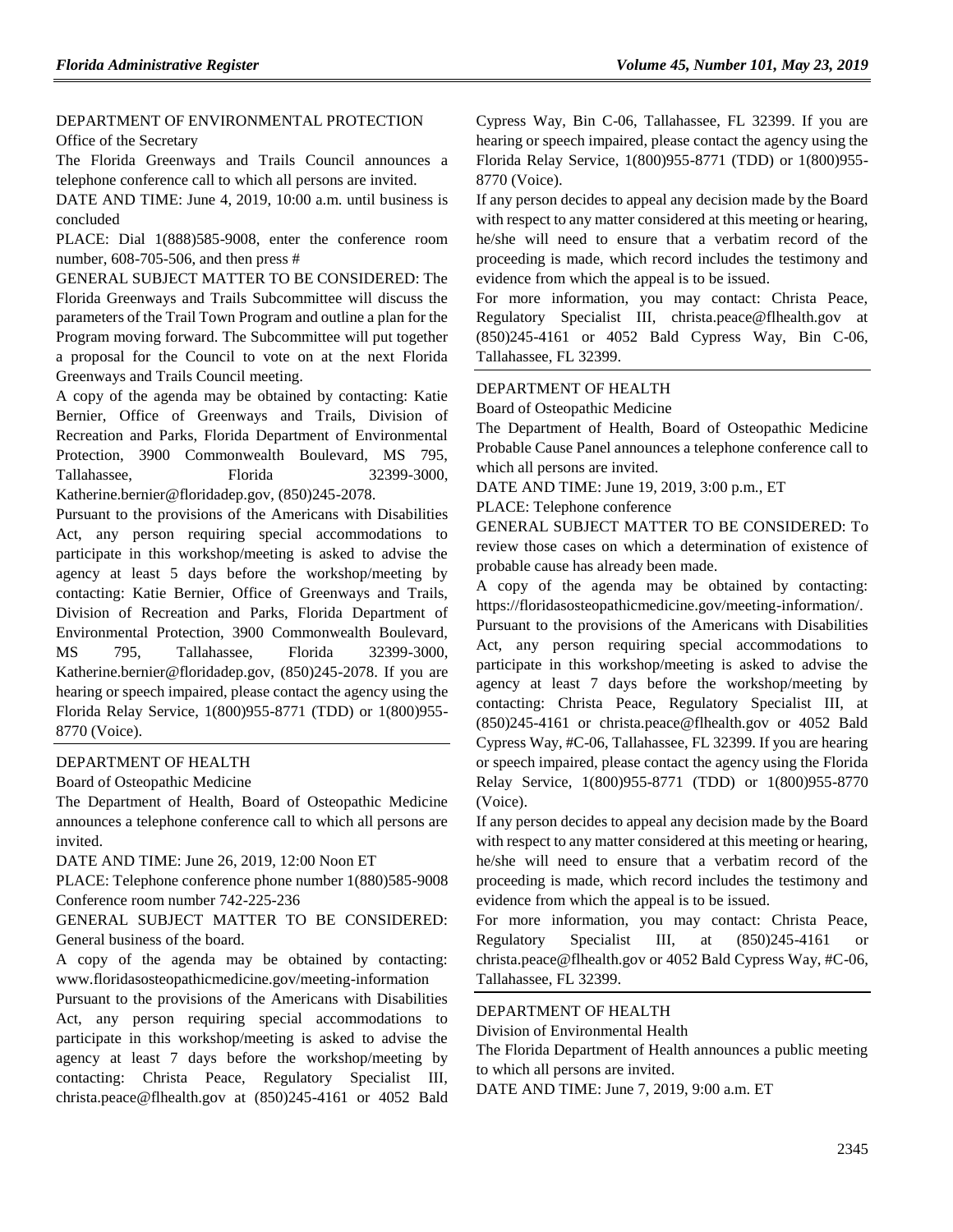PLACE: Recorded teleconference call-in phone number is: 1(888)585-9008, Conference room number: 754-420-028

GENERAL SUBJECT MATTER TO BE CONSIDERED: The Department's Lifeguard and Swimming Instructor Certification Program Advisory Board will review, discuss, and make recommendations to the Department regarding submitted requests for verification of equivalence to national aquatic training agencies which meet the established standards, objectives and standards of care provided in the American Red Cross or YMCA programs.

A copy of the agenda may be obtained by contacting: Mr. August Ursin, telephone (850)245-4444, ext. 2716, or email august.ursin@flhealth.gov ,or write DOH, 4052 Bald Cypress Way, Bin A08, Tallahassee, FL, 32399-1710.

Pursuant to the provisions of the Americans with Disabilities Act, any person requiring special accommodations to participate in this workshop/meeting is asked to advise the agency at least 3 days before the workshop/meeting by contacting: Mr. Ursin at addresses above. If you are hearing or speech impaired, please contact the agency using the Florida Relay Service, 1(800)955-8771 (TDD) or 1(800)955-8770 (Voice).

For more information, you may contact: Mr. Ursin at addresses above.

#### [DEPARTMENT OF HEALTH](https://www.flrules.org/gateway/department.asp?id=64)

[Division of Emergency Preparedness and Community Support](https://www.flrules.org/gateway/organization.asp?id=832) The Department of Health / Emergency Medical Services for Children Advisory Committee announces a telephone conference call to which all persons are invited.

DATE AND TIME: Recurring the 3rd Wednesday of each month starting

June 19, 2019, 10:00 a.m. – 11:00 a.m. Eastern Time

PLACE: Conference call

Please join my meeting from your computer, tablet or smartphone. https://global.gotomeeting.com/join/217744581 You can also dial in using your phone.

(For supported devices, tap a one-touch number below to join instantly.)

United States (Toll Free): 1(877)309-2073 - One-touch: tel: 1(877)309-2073, 217744581

United States: (646)749-3129 - One-touch: tel: (646)749-3129, 217744581, Access Code: 217-744-581

Joining from a video-conferencing room or system?

Dial: 67.217.95.2##217744581, Cisco devices: 217744581@67.217.95.2

GENERAL SUBJECT MATTER TO BE CONSIDERED: Pediatric Readiness and Preparedness, EMS State Plan Goals and Objectives

A copy of the agenda may be obtained by contacting: michelle.bailey@flhealth.gov.

Pursuant to the provisions of the Americans with Disabilities Act, any person requiring special accommodations to participate in this workshop/meeting is asked to advise the agency at least 7 days before the workshop/meeting by contacting: michelle.bailey@flhealth.gov. If you are hearing or speech impaired, please contact the agency using the Florida Relay Service, 1(800)955-8771 (TDD) or 1(800)955-8770 (Voice).

If any person decides to appeal any decision made by the Board with respect to any matter considered at this meeting or hearing, he/she will need to ensure that a verbatim record of the proceeding is made, which record includes the testimony and evidence from which the appeal is to be issued.

For more information, you may contact: michelle.bailey@flhealth.gov.

#### [DEPARTMENT OF HEALTH](https://www.flrules.org/gateway/department.asp?id=64)

[Division of Emergency Preparedness and Community Support](https://www.flrules.org/gateway/organization.asp?id=832) The Florida Department of Health/Florida Trauma System Advisory Council announces a telephone conference call to which all persons are invited.

DATES AND TIMES: Friday, May 31, 2019, 2:00 p.m. ET; Wednesday, June 5, 2019, 1:00 p.m. ET, Wednesday, June 12, 2019, 1:00 p.m. ET; Wednesday, June 19, 2019, 1:00 p.m. ET. PLACE: 4052 Bald Cypress Way, Tallahassee, FL 32399

A conference line has been established: 1(888)585-9008 then 325-223-031#

GENERAL SUBJECT MATTER TO BE CONSIDERED: General business of the Florida Trauma System Advisory

Council. Trauma Center Standards Committee (Level I/Pediatric Workgroup).

A copy of the agenda may be obtained by contacting: Michael Leffler at (850)558-9535 or michael.leffler@flhealth.gov.

#### [DEPARTMENT OF CHILDREN AND FAMILIES](https://www.flrules.org/gateway/department.asp?id=65)

[Family Safety and Preservation Program](https://www.flrules.org/gateway/organization.asp?id=342)

The Department of Children and Families announces a public meeting to which all persons are invited.

DATE AND TIME: May 31, 2019, 9:00 a.m. – 5:00 p.m.

PLACE: 1317 Winewood Blvd, Building 2, Room 339, Tallahassee, FL. 32399

GENERAL SUBJECT MATTER TO BE CONSIDERED: The Funding Model Project. The team will study the equity allocation model prescribed in section 409.991, Florida Statutes, and provide a report that identifies at least three alternative funding methodologies for the distribution of core service funds to the lead agencies.

A copy of the agenda may be obtained by contacting: Donna Ford. Donna can be reached at (850)717-4159 or donna.ford@myflfamilies.com.

Pursuant to the provisions of the Americans with Disabilities Act, any person requiring special accommodations to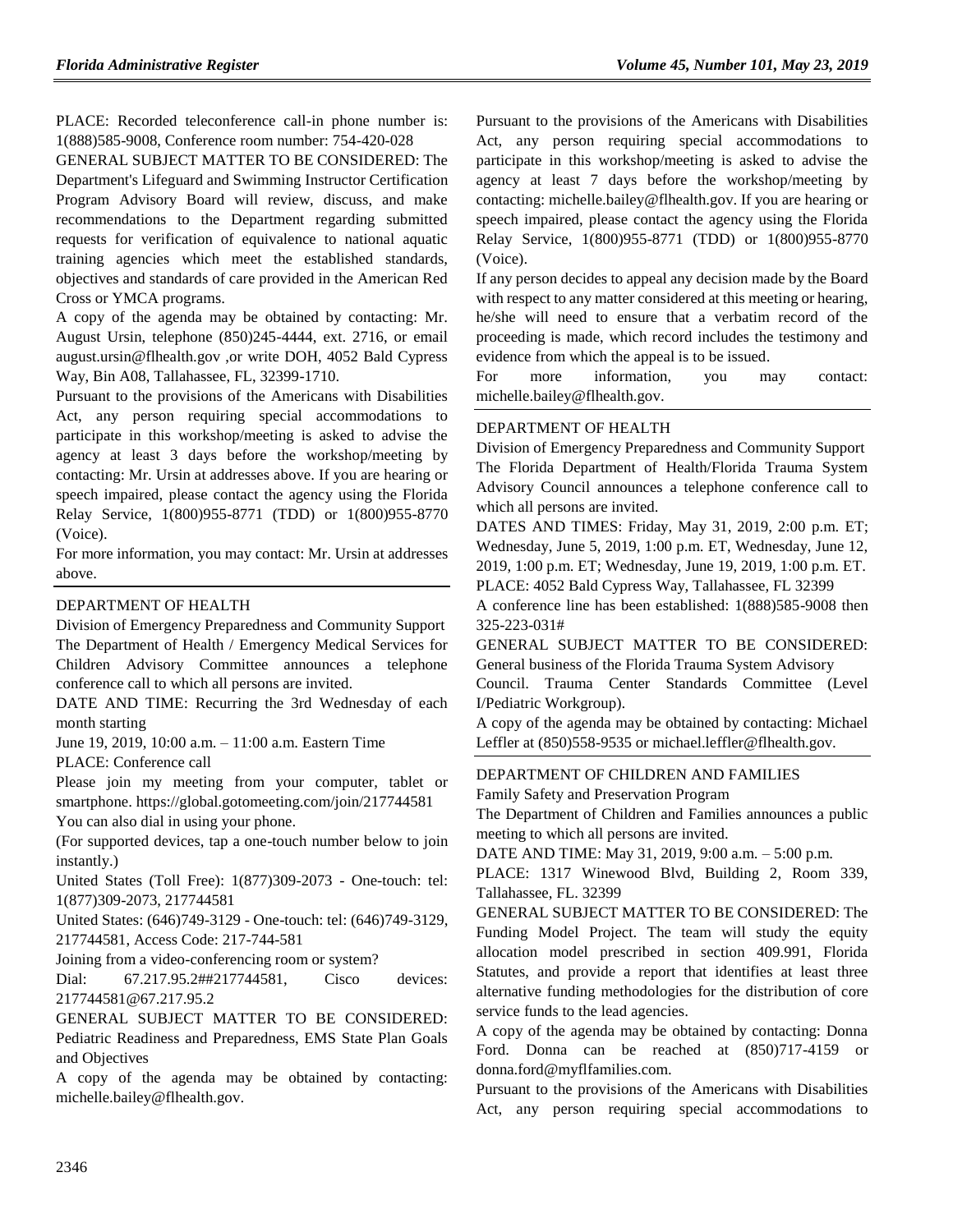participate in this workshop/meeting is asked to advise the agency at least 2 days before the workshop/meeting by contacting: Donna Ford. Donna can be reached at (850)717- 4159 or donna.ford@myflfamilies.com. If you are hearing or speech impaired, please contact the agency using the Florida Relay Service, 1(800)955-8771 (TDD) or 1(800)955-8770 (Voice).

#### [DEPARTMENT OF CHILDREN AND FAMILIES](https://www.flrules.org/gateway/department.asp?id=65)

[Family Safety and Preservation Program](https://www.flrules.org/gateway/organization.asp?id=342)

The Department of Children and Families announces a public meeting to which all persons are invited.

DATE AND TIME: May 30, 2019, 3:30 p.m. – 5:00 p.m.

PLACE: 1317 Winewood Blvd, Building 1, Room 301G, Tallahassee, FL. 32399

GENERAL SUBJECT MATTER TO BE CONSIDERED: The Funding Model Project. The team will study the equity allocation model prescribed in section 409.991, Florida Statutes, and provide a report that identifies at least three alternative funding methodologies for the distribution of core service funds to the lead agencies.

A copy of the agenda may be obtained by contacting: Donna Ford. Donna can be reached at (850)717-4159 or donna.ford@myflfamilies.com.

Pursuant to the provisions of the Americans with Disabilities Act, any person requiring special accommodations to participate in this workshop/meeting is asked to advise the agency at least 2 days before the workshop/meeting by contacting: Donna Ford. Donna can be reached at (850)717- 4159 or donna.ford@myflfamilies.com. If you are hearing or speech impaired, please contact the agency using the Florida Relay Service, 1(800)955-8771 (TDD) or 1(800)955-8770 (Voice).

#### [DEPARTMENT OF CHILDREN AND FAMILIES](https://www.flrules.org/gateway/department.asp?id=65)

[Family Safety and Preservation Program](https://www.flrules.org/gateway/organization.asp?id=342)

The Department of Children and Families announces a public meeting to which all persons are invited.

DATES AND TIMES: June 5, 2019, 9:00 a.m. – 5:00 p.m.; June 6, 2019, 9:00 a.m. – 5:00 p.m.; June 7, 2019, 9:00 a.m. – 5:00 p.m.

PLACE: Embrace Families Administrative Office Center (ASC), Dream Conference Room, 4001 Pelee Street, Orlando, FL 32817

GENERAL SUBJECT MATTER TO BE CONSIDERED: The Funding Model Project. The team will study the equity allocation model prescribed in section 409.991, Florida Statutes, and provide a report that identifies at least three alternative funding methodologies for the distribution of core service funds to the lead agencies.

A copy of the agenda may be obtained by contacting: Donna Ford. Donna can be reached at (850)717-4159 or donna.ford@myflfamilies.com.

Pursuant to the provisions of the Americans with Disabilities Act, any person requiring special accommodations to participate in this workshop/meeting is asked to advise the agency at least 2 days before the workshop/meeting by contacting: Donna Ford. Donna can be reached at (850)717- 4159 or donna.ford@myflfamilies.com. If you are hearing or speech impaired, please contact the agency using the Florida Relay Service, 1(800)955-8771 (TDD) or 1(800)955-8770 (Voice).

#### [DEPARTMENT OF CHILDREN AND FAMILIES](https://www.flrules.org/gateway/department.asp?id=65)

[Family Safety and Preservation Program](https://www.flrules.org/gateway/organization.asp?id=342)

The Department of Children and Families announces a public meeting to which all persons are invited.

DATE AND TIME: June 20, 2019, 9:00 a.m. – 5:00 p.m.; June 21, 2019, 9:00 a.m. – 5:00 p.m.

PLACE: Embrace Families Administrative Office Center (ASC), Dream Conference Room, 4001 Pelee Street, Orlando, FL 32817

GENERAL SUBJECT MATTER TO BE CONSIDERED: The Funding Model Project. The team will study the equity allocation model prescribed in section 409.991, Florida Statutes, and provide a report that identifies at least three alternative funding methodologies for the distribution of core service funds to the lead agencies.

A copy of the agenda may be obtained by contacting: Donna Ford. Donna can be reached at (850)717-4159 or donna.ford@myflfamilies.com.

Pursuant to the provisions of the Americans with Disabilities Act, any person requiring special accommodations to participate in this workshop/meeting is asked to advise the agency at least 2 days before the workshop/meeting by contacting: Donna Ford. Donna can be reached at (850)717- 4159 or donna.ford@myflfamilies.com. If you are hearing or speech impaired, please contact the agency using the Florida Relay Service, 1(800)955-8771 (TDD) or 1(800)955-8770 (Voice).

#### [FLORIDA HOUSING FINANCE CORPORATION](https://www.flrules.org/gateway/department.asp?id=67)

The Florida Housing Finance Corporation announces a public meeting to which all persons are invited.

DATE AND TIME: Wednesday, June 26, 2019, 10:00 a.m.

PLACE: Rick Seltzer Conference Room, Florida Housing Finance Corporation, 227 North Bronough Street, Suite 5000, Tallahassee, Florida, 32301-1329

GENERAL SUBJECT MATTER TO BE CONSIDERED: This Review Committee meeting will be to discuss the responses received from qualified Respondents in response to RFQ 2019- 04, for a Pool of Energy Consumption Model Utility Allowance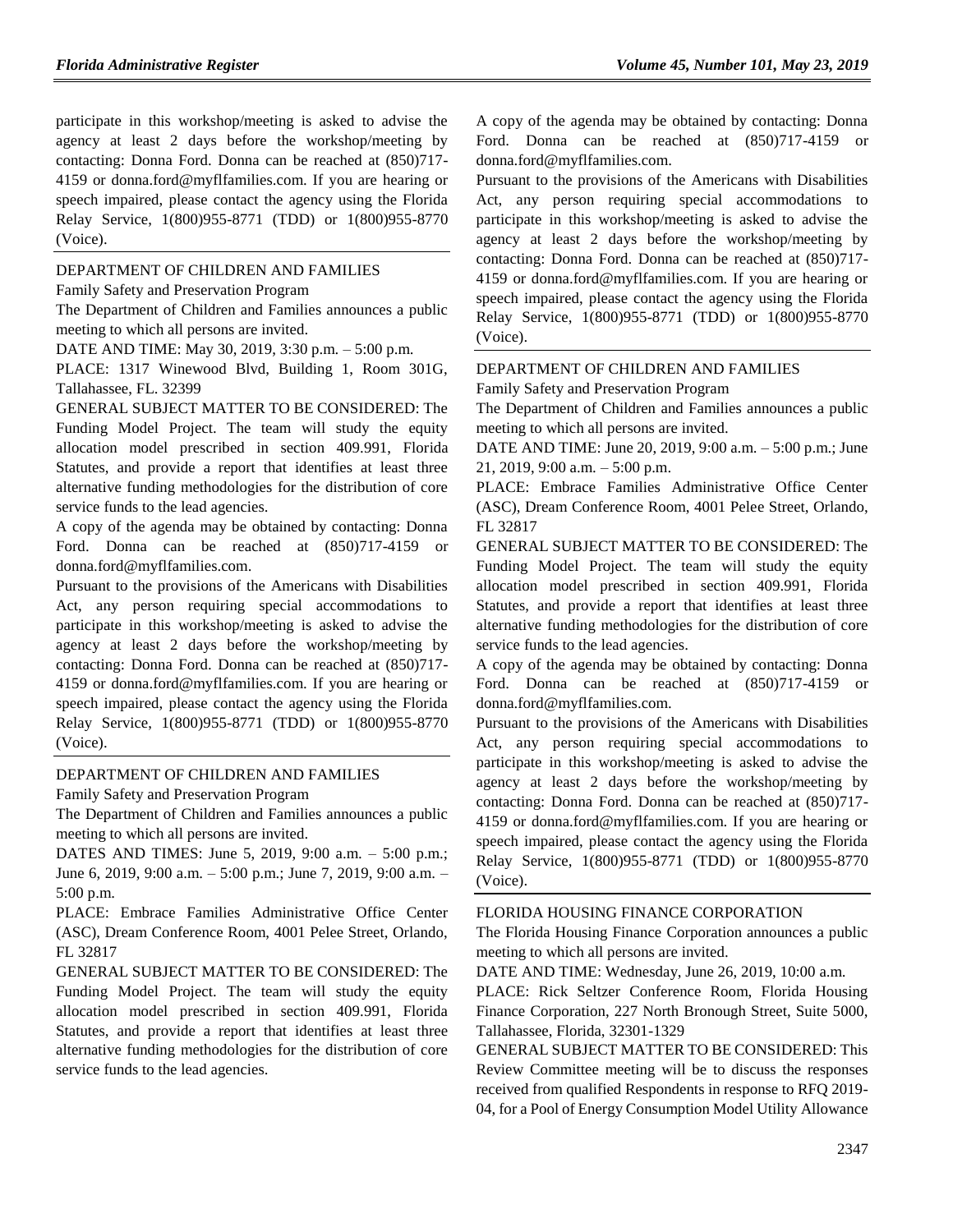Estimate Providers, answer any questions the Review Committee may have regarding the responses, give the scores, and submit a recommendation to Florida Housing's Board of Directors.

A copy of the agenda may be obtained by contacting: Jenny Marshall, (850)488-4197 or

Jenny.Marshall@floridahousing.org.

Pursuant to the provisions of the Americans with Disabilities Act, any person requiring special accommodations to participate in this workshop/meeting is asked to advise the agency at least 5 days before the workshop/meeting by contacting: Jenny Marshall at (850)488-4197. If you are hearing or speech impaired, please contact the agency using the Florida Relay Service, 1(800)955-8771 (TDD) or 1(800)955-8770 (Voice).

If any person decides to appeal any decision made by the Board with respect to any matter considered at this meeting or hearing, he/she will need to ensure that a verbatim record of the proceeding is made, which record includes the testimony and evidence from which the appeal is to be issued.

#### [FLORIDA HOUSING FINANCE CORPORATION](https://www.flrules.org/gateway/department.asp?id=67)

The Florida Housing Finance Corporation announces a workshop to which all persons are invited.

DATE AND TIME: June 13, 2019, 2:00 p.m.

PLACE: Florida Housing Finance Corporation, 227 N. Bronough Street, Suite 5000, Tallahassee, Florida

GENERAL SUBJECT MATTER TO BE CONSIDERED: The workshop will be held to solicit comments and suggestions from interested persons relative to the following RFAs:

• Florida Housing's proposed RFA 2019-101 Community Development Block Grant-Disaster Recovery (CDBG-DR) in Monroe County

• RFA 2019-102 Community Development Block Grant-Disaster Recovery (CDBG-DR) to be used in conjunction with Tax-Exempt MMRB and Non-Competitive Housing Credits in Counties Deemed Hurricane Recovery Priorities

• RFA 2019-103 Community Development Block Grant-Disaster Recovery (CDBG-DR) for Small Developments in Zip Codes Deemed Hurricane Recovery Priorities

A copy of the agenda may be obtained by contacting: Jean Salmonsen, (850)488-4197.

Pursuant to the provisions of the Americans with Disabilities Act, any person requiring special accommodations to participate in this workshop/meeting is asked to advise the agency at least 5 days before the workshop/meeting by contacting: Jean Salmonsen, (850)488-4197. If you are hearing

or speech impaired, please contact the agency using the Florida Relay Service, 1(800)955-8771 (TDD) or 1(800)955-8770 (Voice).

If any person decides to appeal any decision made by the Board with respect to any matter considered at this meeting or hearing, he/she will need to ensure that a verbatim record of the proceeding is made, which record includes the testimony and evidence from which the appeal is to be issued.

#### [SENIOR CONNECTION CENTER, INC.](https://www.flrules.org/gateway/organization.asp?id=706)

The Senior Connection Center announces a public meeting to which all persons are invited.

DATE AND TIME: Thursday, June 6, 2019, 10:00 a.m.

PLACE: City of Auburndale Rec Center, 119 West Park Street, Auburndale, FL

GENERAL SUBJECT MATTER TO BE CONSIDERED: Senior Connection Center, the Area Agency on Aging and the Aging & Disability Resource Center serving Polk, Highlands, Hardee, Hillsborough, and Manatee counties, will be conducting public hearings for the 2020 - 2022 Area Plan.

The goal of these public hearings is to hold a community conversation with seniors, caregivers and other interested individuals about the needs of older adults and the issues that impact you and your neighbors.

This meeting is free and open to the public. Reservations are greatly appreciated. RSVP by calling Paula at 1(813)676-5583 or email Paula.Nelson@sccmail.org.

If you are unable to attend and would like to submit comments, please visit our website www.SeniorConnectionCenter.org to complete an online survey. Survey results and comments will be used in part for Senior Connection Center's planning process and funding decisions by the Florida Department of Elder Affairs.

For 2020, Senior Connection Center proposes to continue with the direct provision of Intake and Evidence-Based Health and Wellness services, funded through the Older Americans Act for Polk, Highlands, Hardee, Hillsborough, and Manatee counties. A copy of the agenda may be obtained by contacting: Paula Nelson at paula.nelson@sccmail.org or 1(813)676-5583.

Pursuant to the provisions of the Americans with Disabilities Act, any person requiring special accommodations to participate in this workshop/meeting is asked to advise the agency at least 48 hours before the workshop/meeting by contacting: Paula Nelson at paula.nelson@sccmail.org or 1(813)676-5583. If you are hearing or speech impaired, please contact the agency using the Florida Relay Service, 1(800)955- 8771 (TDD) or 1(800)955-8770 (Voice).

For more information, you may contact: Paula Nelson at paula.nelson@sccmail.org or 1(813)676-5583.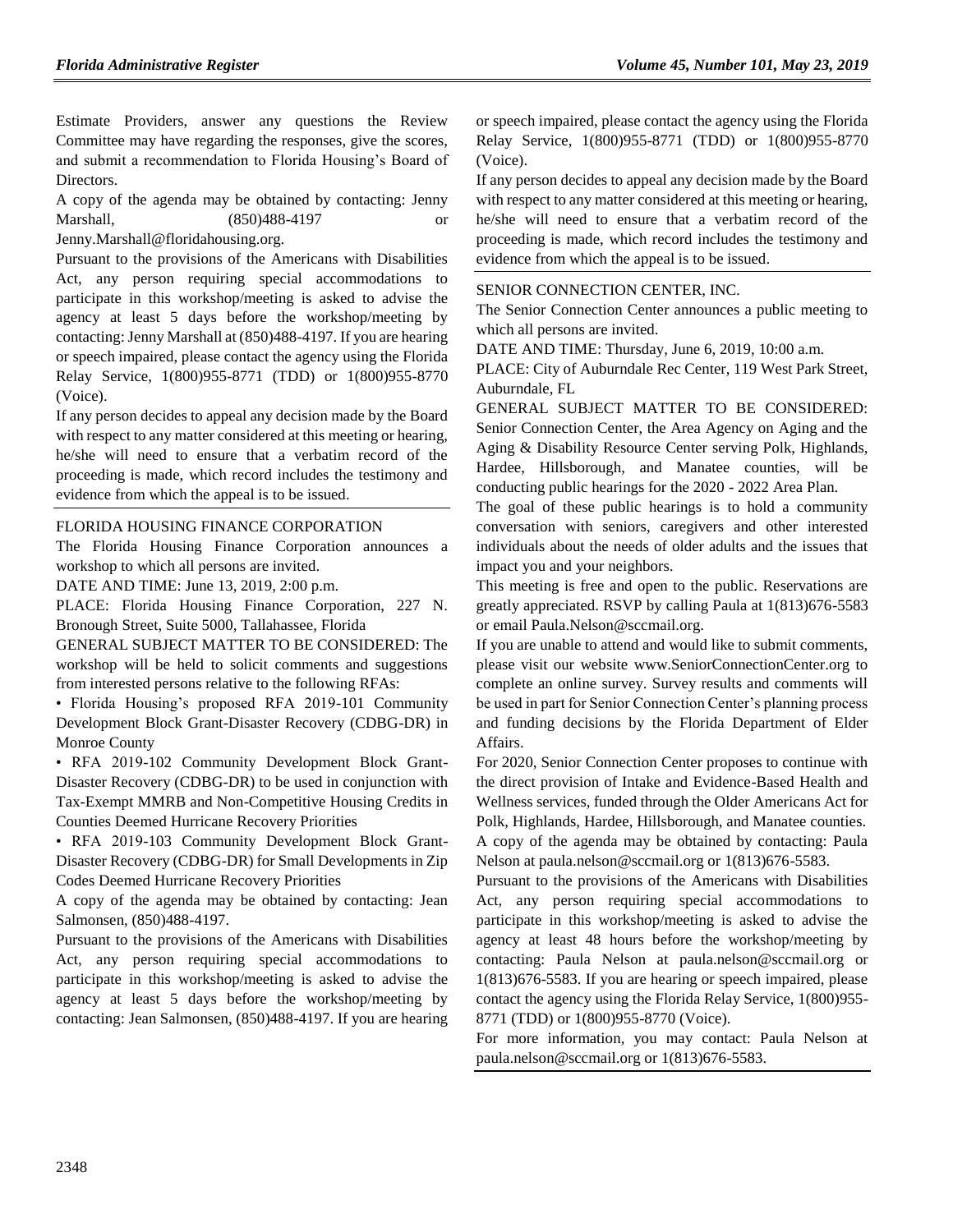[SENIOR CONNECTION CENTER, INC.](https://www.flrules.org/gateway/organization.asp?id=706)

The Senior Connection Center announces a public meeting to which all persons are invited.

DATE AND TIME: Wednesday, June 5, 2019, 10:00 a.m.

PLACE: Jack Stroup Sebring Civic Center, 355 West Center Avenue, Sebring, FL

GENERAL SUBJECT MATTER TO BE CONSIDERED: Senior Connection Center, your local Area Agency on Aging and the Aging & Disability Resource Center serving Highlands, Hardee, Polk, Hillsborough, and Manatee counties, will be conducting public hearings for the 2020 - 2022 Area Plan.

The goal of these public hearings is to hold a community conversation with seniors, caregivers and other interested individuals about the needs of older adults and the issues that impact you and your neighbors.

This meeting is free and open to the public. Reservations are greatly appreciated. RSVP by calling Paula at 1(813)676-5583 or email Paula.Nelson@sccmail.org.

If you are unable to attend and would like to submit comments, please visit www.SeniorConnectionCenter.org to complete an online survey. Survey results and comments will be used in part for Senior Connection Center's planning process and funding decisions by the Florida Department of Elder Affairs.

For 2020, Senior Connection Center proposes to continue with the direct provision of Intake and Evidence-Based Health and Wellness services, funded through the Older Americans Act for Highlands, Hardee, Polk, Hillsborough, and Manatee counties. A copy of the agenda may be obtained by contacting: Paula Nelson at paula.nelson@sccmail.org or 1(813)676-5583.

Pursuant to the provisions of the Americans with Disabilities Act, any person requiring special accommodations to participate in this workshop/meeting is asked to advise the agency at least 48 hours before the workshop/meeting by contacting: Paula Nelson at paula.nelson@sccmail.org or 1(813)676-5583. If you are hearing or speech impaired, please contact the agency using the Florida Relay Service, 1(800)955- 8771 (TDD) or 1(800)955-8770 (Voice).

For more information, you may contact: Paula Nelson at paula.nelson@sccmail.org or 1(813)676-5583.

#### [FLORIDA INDEPENDENT LIVING COUNCIL](https://www.flrules.org/gateway/organization.asp?id=616)

The Florida Independent Living Council, Inc. announces a telephone conference call to which all persons are invited. DATE AND TIME: Thursday, June 20, 2019, 3:00 p.m. – 4:00

p.m.

MEETING: State Plan for Independent Living Development PLACE: Please join my meeting from your computer, tablet or smartphone.

https://global.gotomeeting.com/join/296107493 You can also dial in using your phone.

United States (Toll Free): 1(866)899-4679, United States: (571)317-3117, Access Code: 296-107-493

Joining from a video-conferencing room or system?

Depending on your device, dial: 296107493@67.217.95.2 or 67.217.95.2##296107493

New to GoToMeeting? Get the app now and be ready when your first meeting starts:

https://global.gotomeeting.com/install/296107493

GENERAL SUBJECT MATTER TO BE CONSIDERED: State Plan for Independent Living Development

Persons who want to be notified of such meetings may request to be put on the mailing list for such notices by writing to Jenny Bopp at jenny@floridasilc.org

A copy of the agenda may be obtained by contacting: Florida Independent Living Council, 1882 Capital Circle NE, Suite 202, Tallahassee, Florida 32308 (850)488-5624 or Toll Free 1(877)822-1993.

Pursuant to the Americans with Disabilities Act, accommodations for persons with disabilities are available upon request. If you have a disability and require a reasonable accommodation to fully participate in this event, please contact Beth Meyer, PA, ADA at beth@floridasilc.org, or 850-488- 5624 to discuss your accessibility needs. Please allow 5 business days' notification to process: last minute requests will be accepted, but may not be possible to fulfill.

#### [FLORIDA INDEPENDENT LIVING COUNCIL](https://www.flrules.org/gateway/organization.asp?id=616)

The Florida Independent Living Council, Inc. announces a telephone conference call to which all persons are invited.

DATE AND TIME: Tuesday, June 25, 2019, 1:30 p.m. – 2:30 p.m.

MEETING: SPIL Evaluation Committee

PLACE: Call in Number 1(888)585-9008 Code: 605-155-637 GENERAL SUBJECT MATTER TO BE CONSIDERED: Business of the Committee

Persons who want to be notified of such meetings may request to be put on the mailing list for such notices by writing to Jenny Bopp at jenny@floridasilc.org.

A copy of the agenda may be obtained by contacting: Florida Independent Living Council, 1882 Capital Circle NE, Suite 202, Tallahassee, Florida 32308 (850)488-5624 or Toll Free 1(877)822-1993.

Pursuant to the Americans with Disabilities Act, accommodations for persons with disabilities are available upon request. If you have a disability and require a reasonable accommodation to fully participate in this event, please contact Beth Meyer, PA, ADA at beth@floridasilc.org, or (850)488- 5624 to discuss your accessibility needs. Please allow 5 business days' notification to process: last minute requests will be accepted, but may not be possible to fulfill.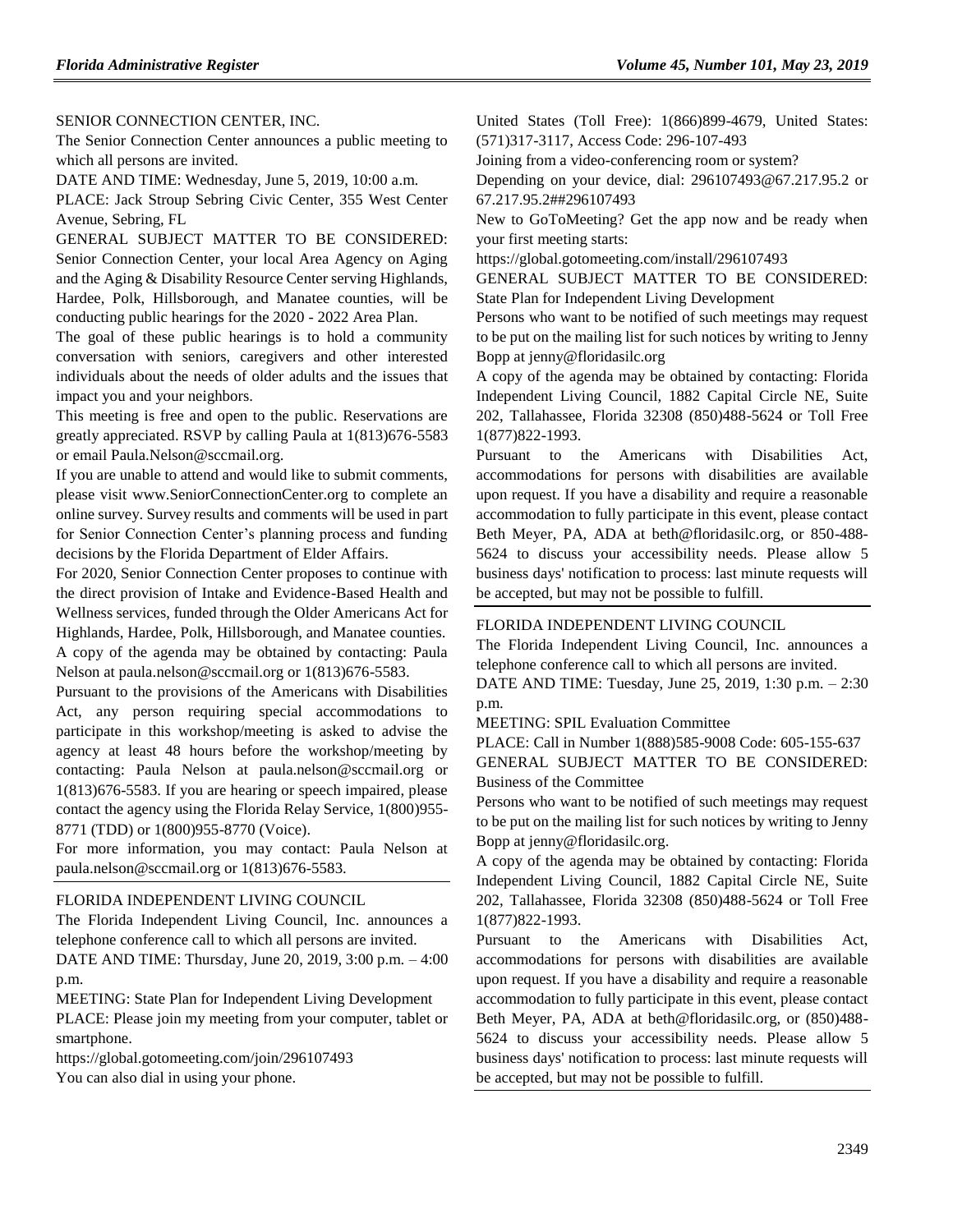#### [SCALAR CONSULTING GROUP INC.](https://www.flrules.org/gateway/organization.asp?id=1133)

The Florida Department of Transportation (FDOT), District 5, announces a workshop to which all persons are invited.

DATE AND TIME: Open House Format, Thursday, May 30, 2019, 5:30 p.m. – 7:30 p.m.

PLACE: Pierson Community Center, 124 West Washington Avenue, Pierson, FL 32180

GENERAL SUBJECT MATTER TO BE CONSIDERED: Subject: Notification of Alternatives Open House

U.S. 17 Trail from State Road (S.R.) 40 to Volusia/Putnam County Line

Project Development and Environment (PD&E) Study Volusia County

Financial Project ID (FPID) Number: 439876-1

The Florida Department of Transportation (FDOT) has scheduled an alternatives open house for the U.S. 17 Trail PD&E Study. The purpose of the study is to develop and evaluate options for a multi-use trail along U.S. 17 from S.R. 40 to the Volusia/Putnam County line, a distance of approximately 14 miles. This study is part of an effort to complete the St. Johns River to Sea (SJR2C) Loop – a 260-mile multi-use trail system that connects Volusia, Putnam, St. Johns, Flagler, and Brevard counties. This open house provides interested persons an opportunity to express their views concerning the social, economic and environmental impacts of the proposed trail alternatives.

The open house will be held on Thursday, May 30, 2019, at the Pierson Community Center, 124 West Washington Avenue, Pierson, FL 32180. It will be an open house format from 5:30 p.m. to 7:30 p.m., with no formal presentation. Participants may watch a video presentation that will be running on a continuous loop, review study information, and discuss the alternatives under consideration with FDOT staff and study team representatives at any time during the open house.

Public participation is solicited without regard to race, color, national origin, age, sex, religion, disability or family status. Persons wishing to express their concerns relative to FDOT compliance with Title VI may do so by contacting Jennifer Smith, FDOT District Five Title VI Coordinator, via email at Jennifer.Smith2@dot.state.fl.us.

A copy of the agenda may be obtained by contacting: David Graeber, PE, FDOT Project Manager, at 1(386)943-5182 or by e-mail at david.graeber@dot.state.fl.us.

Pursuant to the provisions of the Americans with Disabilities Act, any person requiring special accommodations to participate in this workshop/meeting is asked to advise the agency at least 7 days before the workshop/meeting by contacting: Mr. David Graeber, P.E., FDOT Project Manager,

by phone at (386)943-5182 or via e-mail at david.graeber@dot.state.fl.us. If you are hearing or speech impaired, please contact the agency using the Florida Relay Service, 1(800)955-8771 (TDD) or 1(800)955-8770 (Voice).

For more information, you may contact: David Graeber, PE, FDOT Project Manager, at (386)943-5182 or by e-mail at david.graeber@dot.state.fl.us.

## Section VII Notice of Petitions and Dispositions

# Regarding Declaratory Statements

#### [DEPARTMENT OF BUSINESS AND PROFESSIONAL](https://www.flrules.org/gateway/department.asp?id=61)  [REGULATION](https://www.flrules.org/gateway/department.asp?id=61)

[Division of Alcoholic Beverages and Tobacco](https://www.flrules.org/gateway/organization.asp?id=247)

NOTICE IS HEREBY GIVEN that Department of Business and Professional Regulation, Division of Alcoholic Beverages and Tobacco has received the petition for declaratory statement from Anthony Masso, The petition seeks the agency's opinion as to the applicability of whether his proposed business model will be required to obtain an alcoholic beverage license from the State. as it applies to the petitioner.

The petition seeks the agency's opinion as to the applicability of the Beverage Law as it applies to the petitioner. Petitioner seeks a Declaratory Statement from the Division as to whether his proposed business model will be required to obtain an alcoholic beverage license from the State.

A copy of the Petition for Declaratory Statement may be obtained by contacting: Department of Business and Professional Regulation, Agency Clerk's Office 2601 Blair Stone Road, Tallahassee, FL 32399-2202 (850)717-1183; AGC.Filing@MyFloridaLicense.com.

Please refer all comments to: Alicia Bhambhani, Deputy Chief Attorney, Department of Business and Professional Regulation, Division of Alcoholic Beverages and Tobacco 2601 Blair Stone Road, Tallahassee, FL 32399-2202 Alicia.Bhambhani@myfloridalicense.com, (850)717-1229; DS 2018-036; DBPR Ref # 2019-026544.

#### [DEPARTMENT OF BUSINESS AND PROFESSIONAL](https://www.flrules.org/gateway/department.asp?id=61)  [REGULATION](https://www.flrules.org/gateway/department.asp?id=61)

[Electrical Contractors' Licensing Board](https://www.flrules.org/gateway/organization.asp?id=276)

NOTICE IS HEREBY GIVEN that the Electrical Contractors' Licensing Board has issued an order disposing of the petition for declaratory statement filed by Joseph Kennett, Esq. on February 19, 2019. The following is a summary of the agency's disposition of the petition: The Notice of Petition for Declaratory Statement was published in Vol. 45, No. 45, on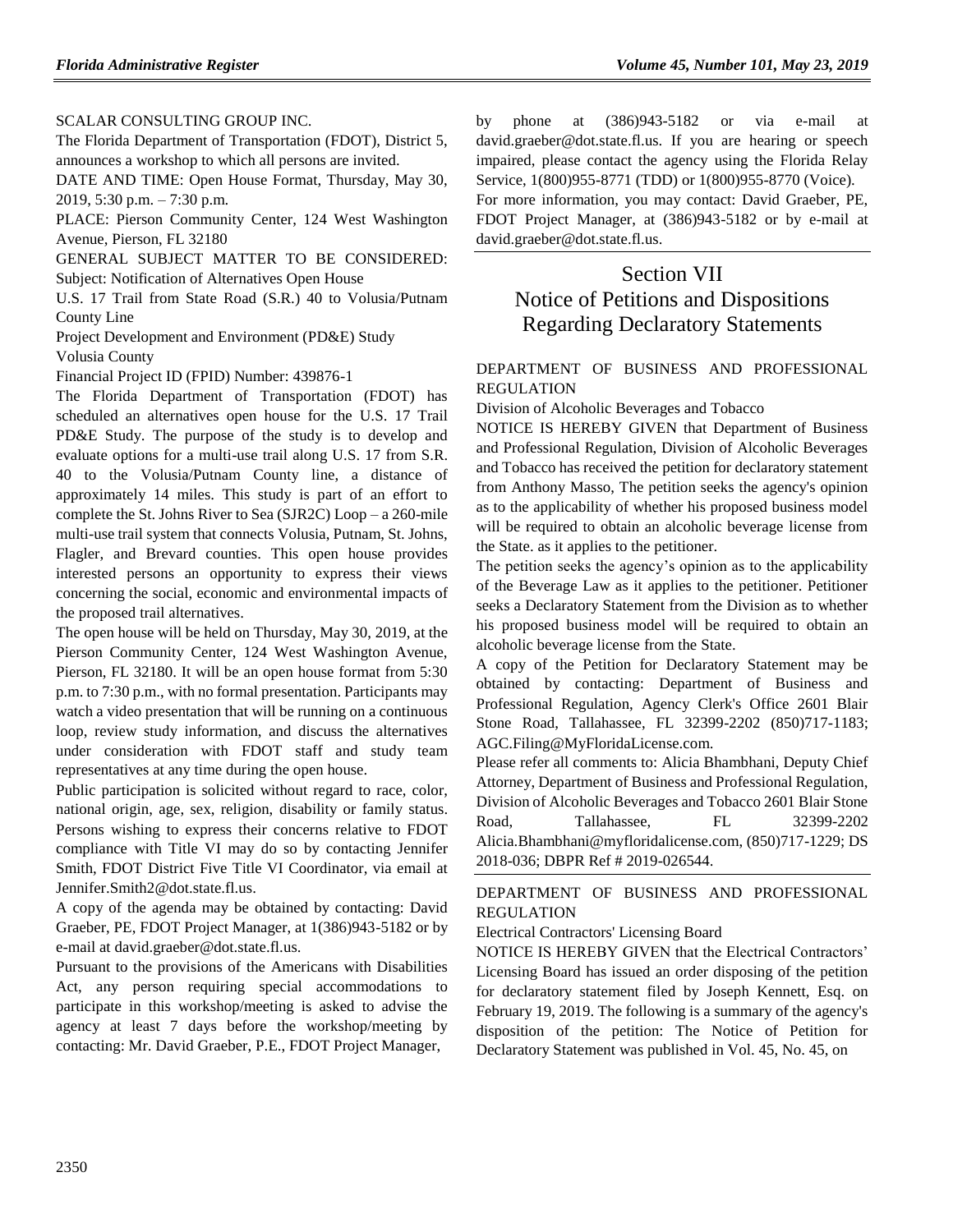March 6, 2019 in the Florida Administrative Register. The Petitioner sought the agency's opinion as to whether a license is required to bury plastic roll duct HDPE conduit, never larger than 2 inches in diameter, which contains fiber optics or coaxial cable from a point just outside the right-of-way to a point just outside the home or private property. The Board considered the instant Petition at a duly-noticed public meeting held on January 25, 2019, in Fernandina Beach, Florida. The Board's Order, filed on February 28, 2019, finds that the Board has jurisdiction over this matter pursuant to section 120.565, and Chapter 489, Part II, F.S. The Board finds that the Petition sets forth various scenarios which are inappropriate for determination by use of declaratory statement, therefore the Board declines to answer this Petition for Declaratory Statement.

A copy of the Order Disposing of the Petition for Declaratory Statement may be obtained by contacting: Ruthanne Christie, Executive Director, Electrical Contractors' Licensing Board, 2601 Blair Stone Road, Tallahassee, FL 32399-0751, (850)717- 1395 or by electronic mail Ruthanne.Christie@myfloridalicense.com.

#### [DEPARTMENT OF HEALTH](https://www.flrules.org/gateway/department.asp?id=64)

#### [Board of Nursing](https://www.flrules.org/gateway/organization.asp?id=332)

NOTICE IS HEREBY GIVEN that the Board of Nursing has issued an order disposing of the petition for declaratory statement filed by Misty Barrere on November 15, 2018. The following is a summary of the agency's disposition of the petition: The Notice of Petition for Declaratory Statement was published in Vol. 44, No. 232, on November 30, 2018 in the Florida Administrative Register. The Petitioner sought a Declaratory Statement from the Board with regard to whether it is within the scope of practice of a registered nurse (RN) as defined in subsection 464.003(20) F.S., to administer a lowdose ketamine to patients in a hospital for treatment of treatment resistant depression. The Board considered the instant Petition at a duly-noticed meeting on February 7, 2019 in Howey-in-the-Hills, Florida. The Board's Order, filed on April 23, 2019, finds that ketamine by intravenous administration is not approved for the use in the treatment of treatment resistant depression and the safe administration of intravenous ketamine without direct supervision by a physician or practitioner qualified to provide emergency airway management including intubation and resuscitation is not within the scope of practice for Registered Nurses in Florida. Therefore, the Board finds that under the facts of the petition, it is not within the scope of practice of registered nursing to administer intravenous ketamine.

A copy of the Order Disposing of the Petition for Declaratory Statement may be obtained by contacting: Joe R. Baker, Jr., Executive Director, Board of Nursing,4052 Bald Cypress Way, Tallahassee, FL 32399, (850)245-4125 or by electronic mail – info@floridanursing.gov.

#### [DEPARTMENT OF FINANCIAL SERVICES](https://www.flrules.org/gateway/department.asp?id=69) [Finance](https://www.flrules.org/gateway/organization.asp?id=524)

NOTICE IS HEREBY GIVEN that the Florida Office of Financial Regulation has received the petition for declaratory statement from Coinsquare LLC. The petition seeks the agency's opinion as to the applicability of Chapter 560, Florida Statutes, as it applies to the petitioner.

On 5/17/2019, the Petition for Declaratory Statement filed by Coinsquare LLC was WITHDRAWN. On 2/27/2019, the Florida Office of Financial Regulation (Consumer Finance) had received a Petition for Declaratory Statement from Coinsquare, LLC. The petition sought a declaratory statement whether its proposed business model (develop a global electronic platform to facilitate the purchase and sale of digital assets. Buyers and sellers of Digital Assets will participate on the Platform subject to an agreement with the Company concerning the use of the Platform) falls under the Florida Money Transmitter Statute, Chapter 560, Florida Statutes. - \*\*\*\*\*\*Petition Withdrawn.

A copy of the Petition for Declaratory Statement may be obtained by contacting: Agency Clerk, Office of Financial Regulation, P.O. Box 8050, Tallahassee, Florida 32314-8050, (850)410-9889, Agency.Clerk@flofr.com.

Please refer all comments to: Agency Clerk, Office of Financial Regulation, P.O. Box 8050, Tallahassee, Florida 32314-8050, (850)410-9889, Agency.Clerk@flofr.com.

#### [DEPARTMENT OF FINANCIAL SERVICES](https://www.flrules.org/gateway/department.asp?id=69) [Finance](https://www.flrules.org/gateway/organization.asp?id=524)

NOTICE IS HEREBY GIVEN that the Florida Office of Financial Regulation has declined to rule on the petition for declaratory statement filed by First Up Lending LLC. on April 01, 2019. The following is a summary of the agency's declination of the petition: On May 22, 2019, the Florida Office of Financial Regulation issued a Final Order on Petition for Declaratory Statement. The Petition filed by First Up Lending LLC. is DENIED. A declaratory statement is not presently available to Petitioner because the facts provided in the Petition are not clearly identified or delineated. Any further analysis regarding the Petition is unnecessary, therefore, the Office makes no determination regarding the merits of Petitioner's arguments relating to this issue. The original petition sought a declaratory statement from the Office whether its proposed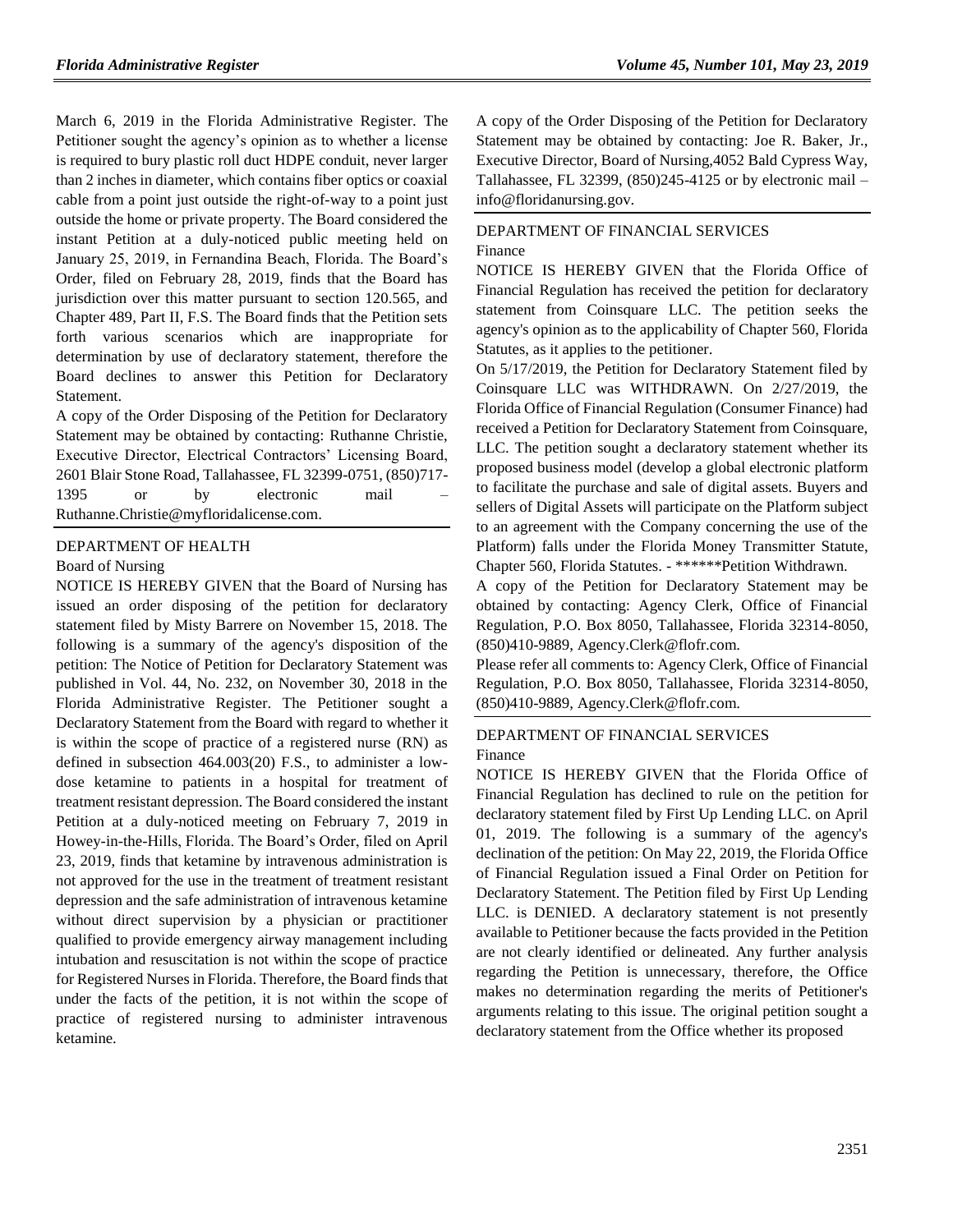business model (to originate, fund and service loans to commercial enterprises in the amount of \$500,000 to \$3,000,000) falls under the Loan Originator and Mortgage Broker Statute, Chapter 494, Florida Statutes.

A copy of the Order Declining of the Petition for Declaratory Statement may be obtained by contacting: Agency Clerk, Office of Financial Regulation, P.O. Box 8050, Tallahassee, Florida 32314-8050, (850)410-9889, Agency.Clerk@flofr.com.

Please refer all comments to: Agency Clerk, Office of Financial Regulation, P.O. Box 8050, Tallahassee, Florida 32314-8050, (850)410-9889, Agency.Clerk@flofr.com.

# Section VIII Notice of Petitions and Dispositions Regarding the Validity of Rules

Notice of Petition for Administrative Determination has been filed with the Division of Administrative Hearings on the following rules:

## **NONE**

Notice of Disposition of Petition for Administrative Determination has been filed with the Division of Administrative Hearings on the following rules:

NONE

Section IX Notice of Petitions and Dispositions Regarding Non-rule Policy Challenges

## NONE

Section X Announcements and Objection Reports of the Joint Administrative Procedures **Committee** 

## NONE

# Section XI Notices Regarding Bids, Proposals and Purchasing

#### [TAMPA BAY ESTUARY PROGRAM](https://www.flrules.org/gateway/organization.asp?id=676)

PRIVATE SANITARY SEWER LATERALS SOCIAL MARKETING CAMPAIGN

ADVERTISEMENT FOR REQUEST FOR PROPOSALS

The Tampa Bay Estuary Program (TBEP) is requesting proposals from qualified respondents to conduct the following project:

Private Sanitary Sewer Laterals Social Marketing Campaign

Request for proposal instructions and associated proposal documents may be obtained by visiting [www.tbeptech.org.](http://www.tbeptech.org/) One digital version in electronic format (PDF preferred) of proposals must be submitted via email to: Mr. Ron Hosler [\(ron@tbep.org\)](mailto:ron@tbep.org), TBEP, 263 13th Avenue South, Suite 350, Saint Petersburg, Florida 33701 no later than 2:00 p.m. EDT, Wednesday, July 10, 2019, at which time they will be publicly opened.

TBEP encourages and promotes the utilization of organizations owned or controlled by socially and economically disadvantaged, Minority Business Enterprises and Women's Business Enterprises.

TBEP reserves the right to reject any and all proposals.

## Section XII Miscellaneous

#### [DEPARTMENT OF STATE](https://www.flrules.org/gateway/department.asp?id=1)

Index of Administrative Rules Filed with the Secretary of State Pursuant to subparagraph  $120.55(1)(b)6. - 7$ ., F.S., the below list of rules were filed in the Office of the Secretary of State between 3:00 p.m., Thursday, May 16, 2019 and 3:00 p.m., Wednesday, May 22, 2019.

| Rule No.   | <b>File Date</b> | <b>Effective</b><br>Date |
|------------|------------------|--------------------------|
| 53ER19-34  | 5/16/2019        | 5/16/2019                |
| 53ER19-35  | 5/16/2019        | 5/16/2019                |
| 53ER19-36  | 5/16/2019        | 5/16/2019                |
| 53ER19-37  | 5/16/2019        | 5/16/2019                |
| 61G6-9.005 | 5/17/2019        | 6/6/2019                 |
| 68B-44.002 | 5/21/2019        | 7/1/2019                 |
| 68B-44.004 | 5/21/2019        | 7/1/2019                 |